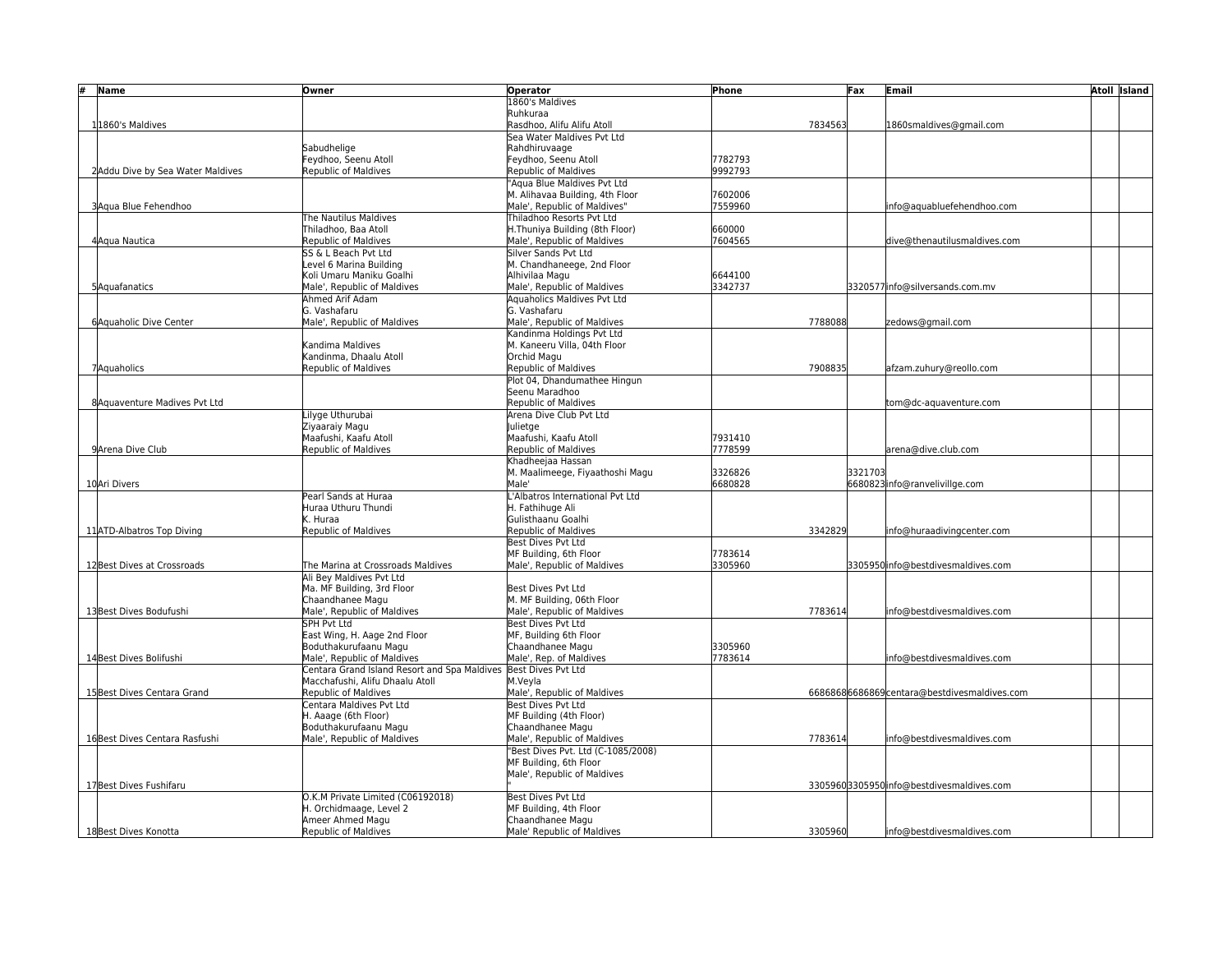| #<br>Name                                 | Owner                                                | <b>Operator</b>                                           | Phone                       | Fax     | Email                                     | <b>Atoll Island</b> |
|-------------------------------------------|------------------------------------------------------|-----------------------------------------------------------|-----------------------------|---------|-------------------------------------------|---------------------|
|                                           | Joali Muravandhoo                                    | Best Dives Pvt. Ltd                                       |                             |         |                                           |                     |
|                                           | Muravandhoo. Raa Atoll                               | MF Building, 6th Floor                                    |                             |         |                                           |                     |
| 19 Best Dives Muravandhoo                 | Republic of Maldives                                 | Male', Republic of Maldives                               |                             |         | 77836143305950 razy@bestdivesmaldives.com |                     |
|                                           | Lux North Male' Atoll                                | Best Dives Pyt Ltd                                        |                             |         |                                           |                     |
|                                           | Olhahali, Kaafu Atoll                                | MF Building, 6th Floor                                    | 3305960                     |         |                                           |                     |
| 20 Best Dives Olhahali                    | Republic of Maldives                                 | Male', Republic of Maldives                               | 7957907                     |         | 3305950 info@bestdivesmaldives.com        |                     |
|                                           |                                                      | Best Dives Pvt. Ltd                                       |                             |         |                                           |                     |
|                                           | W Marriot Maldives Resort and Spa                    | M.F Building (6th Floor)                                  |                             |         |                                           |                     |
|                                           | Vagaru, Shaviyani Atoll                              | Chaandhanee Magu                                          | 3305960                     |         |                                           |                     |
| 21 Best Dives Vagaru                      | Republic of Maldives                                 | Male', Republic of Maldives                               | 7783614                     |         | 3305950 info@bestdivesmaldives.com        |                     |
|                                           |                                                      | B.T Agua & Sports Pvt. Ltd (C-0716/2010)                  |                             |         |                                           |                     |
|                                           |                                                      | Constance Moofushi Resort                                 |                             |         |                                           |                     |
| 22 Blue Dream Rihiveli                    |                                                      | Moofushi, South Ari Atoll                                 | 7640475                     |         | chrisitanpagani@yahoo.it                  |                     |
|                                           | <b>Blue Horizon Pvt Ltd</b>                          | Blue Horizon Pyt Ltd                                      |                             |         |                                           |                     |
|                                           | M. Mudhdhoo                                          | M. Mudhdhoo                                               |                             |         |                                           |                     |
|                                           | Feeroazu Magu                                        | Feeroazu Magu                                             |                             |         |                                           |                     |
| 23 Blue Horizon                           | Male', Republic of Maldives                          | Male', Republic of Maldives                               | 3321169                     |         | bluehrzn@dhivehinet.net.mv                |                     |
|                                           | Tai Maldives Resort Pyt Ltd                          |                                                           |                             |         |                                           |                     |
|                                           | 0112/1993                                            |                                                           |                             |         |                                           |                     |
|                                           | H. Sifaa, 4th floor                                  | Diving and Sailing Pvt Ltd                                | 6641948                     |         |                                           |                     |
|                                           | Boduthakurufaanu Magu                                | Hembadhu, Kaafu Atoll                                     | 7487511                     |         |                                           |                     |
| 24 Blue in Diving & Sailing               | Male', Republic of Maldives                          | Rep. of Maldives                                          | 7743087                     |         | diving.vivanta@gmail.com                  |                     |
|                                           | Driftwood Maldives Pvt Ltd                           | Driftwood Maldives Pvt Ltd                                |                             |         |                                           |                     |
|                                           | M. Vaarey Villa                                      | M. Vaarey Villa                                           |                             |         |                                           |                     |
|                                           | Izzudheen Magu                                       | Izzudheen Magu                                            |                             |         |                                           |                     |
| 25 Blue Journeys                          | Male', Republic of Maldives                          | Male', Republic of Maldives                               | 7771877                     |         | asad@novelty.com.mv                       |                     |
|                                           | Liveaboard Marine Management Pvt Ltd                 |                                                           |                             |         |                                           |                     |
|                                           | c/o Shah Hussain & Co                                | Ocean Elements Pvt Ltd                                    |                             |         |                                           |                     |
|                                           | Aage, 6th Floor                                      | H. Aage, 6th Floor                                        |                             |         |                                           |                     |
| Blue Voyager Dive Center (Located in Blue | Boduthakurufaanu Magu                                | Boduthakurufaanu Magu                                     | 7777341                     |         |                                           |                     |
| 26 Voyager (TAV 376))                     | Male', Republic of Maldives                          | Male', Republic of Maldives                               | 3317341                     |         | 3333759 creative@dhivehinet.net.mv        |                     |
|                                           | Moofushi Development Ltd.                            | B.T. Agua & Sports Pvt Ltd                                |                             |         |                                           |                     |
|                                           | 10, Frere Felix de Valois Street                     | Constance Moofushi Resort                                 |                             |         |                                           |                     |
|                                           | Port Louis, Mauritius                                | Moofushi, South Ari Atoll                                 |                             |         |                                           |                     |
| 27 Bluetribe Moofushi                     | c/o Shah Hussain & Co.                               | Republic of Maldives                                      | 7841305 / 7998328 / 6685200 |         | moofushi@bluetribe.info                   |                     |
|                                           | Zulfa Eesa                                           | <b>Bubbles Dive Pyt Ltd</b>                               |                             |         |                                           |                     |
|                                           | Noomaage                                             | Blue Heaven                                               |                             |         |                                           |                     |
|                                           | Dhigurah, Alifu Dhaalu Atoll                         | Dhigurah, Alifu Dhaalu Atoll                              |                             |         | bookings@boutiquebeach.club               |                     |
| 28 Bubble Dive Center                     | Republic of Maldives                                 | Republic of Maldives                                      | 9739663                     |         | bbdive@boutiquebeach.club                 |                     |
|                                           |                                                      | Huruvalhi Beach Resort Investment Pvt Ltd                 |                             |         |                                           |                     |
|                                           | The Standard, Huruvalhi Maldives                     | $(C-0105/2015)$                                           |                             |         |                                           |                     |
|                                           | Huruvalhi, Raa Atoll                                 | H. Coal Field, 2nd Floor                                  |                             |         |                                           |                     |
| 29 Carpe Diem Dive Center                 | Republic of Maldives                                 | Male', Republic of Maldives                               |                             |         | 75897073306747admin@carpediemmaldives.com |                     |
|                                           |                                                      | I&T Management Pvt Ltd                                    |                             |         |                                           |                     |
|                                           | Cheval Blanc Randheli                                | H. Always Happy House, L2                                 |                             |         |                                           |                     |
| 30 Cheval Blanc Randheli Dive Center      | Randheli, Noonu Atoll<br><b>Republic of Maldives</b> | Asree Magu<br>Male', Republic of Maldives                 | 6561515<br>7303302          |         | 6561818p.perera@chevalblanc.com           |                     |
|                                           |                                                      |                                                           |                             |         |                                           |                     |
|                                           |                                                      | Ocean Paradise (Maldives) Pvt Ltd                         | 3329884                     |         |                                           |                     |
|                                           |                                                      | H. Fehivinamaage, 1st Floor                               | 6641818                     | 3329885 |                                           |                     |
| 31 Cocoa Marine Sports Center             |                                                      | Male', Republic of Maldives"<br>Silver Sands Pvt Ltd      | 7772114                     |         | 6641919diving@cocoaisland.como.bz         |                     |
|                                           |                                                      |                                                           |                             |         |                                           |                     |
|                                           | Robinson Club Maldives                               | ADK Tower, 7th Floor<br>H.Ranribudhoo                     |                             |         |                                           |                     |
|                                           |                                                      |                                                           |                             |         |                                           |                     |
|                                           | GA. Funamauddua                                      | Ameer Ahmed Magu Male', 20096                             |                             |         |                                           |                     |
| 32 Deep and Breeze                        | Republic of Maldives                                 | Republic of Maldives<br>D.D.R Private Limited (C05162019) |                             |         | 33427373320577info@silversands.com.mv     |                     |
|                                           | <b>Beach View</b>                                    |                                                           |                             |         |                                           |                     |
|                                           | Dhiffushi, Kaafu Atoll                               | G. Ranauraage                                             |                             |         |                                           |                     |
| 33 Dhiffushi Dive and Recreation          | Male', Republic of Maldives,                         | Male', Republic of Maldives                               | 7779447                     |         | nasheelme@gmail.com                       |                     |
|                                           |                                                      | Dhigurah Divers Pvt Ltd                                   |                             |         |                                           |                     |
|                                           | Happy Rose                                           | Happy Rose<br>Dhigurah, Alifu Dhaalu Atoll                | 9881707                     |         |                                           |                     |
|                                           | Dhigurah, Alifu Dhaalu Atoll<br>Republic of Maldives |                                                           | 7539075                     |         |                                           |                     |
| 34Dhigurah Divers                         |                                                      | Republic of Maldives                                      |                             |         | office@divers.mv                          |                     |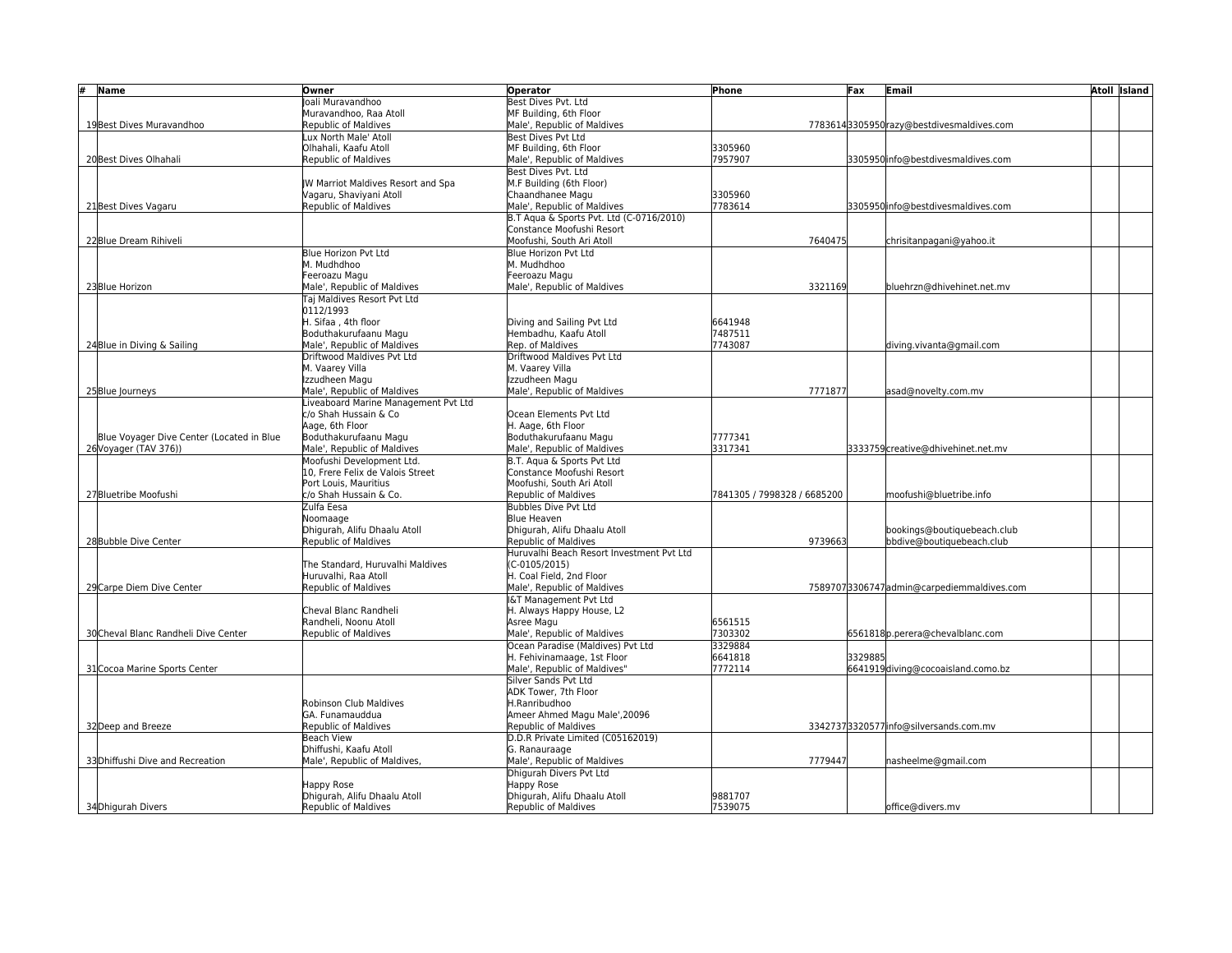| #<br>Name                             | Owner                                                         | <b>Operator</b>                                                      | Phone             | Fax | Email                                      | <b>Atoll Island</b> |
|---------------------------------------|---------------------------------------------------------------|----------------------------------------------------------------------|-------------------|-----|--------------------------------------------|---------------------|
|                                       |                                                               | Silver Sands Pvt Ltd                                                 |                   |     |                                            |                     |
|                                       |                                                               | ADK Tower, 7th Floor                                                 |                   |     |                                            |                     |
|                                       | Shangri-la's Villingili Resort & Spa, Maldives                | H.Ranribudhoo                                                        |                   |     |                                            |                     |
|                                       | Villigili, Seenu Atoll                                        | Ameer Ahmed Magu Male', 20096                                        |                   |     |                                            |                     |
| 35 Dive & Water Sports Center         | Republic of Maldives                                          | Republic of Maldives                                                 |                   |     | nfo@silversands.com.mv                     |                     |
|                                       |                                                               | Maldives Boat Club                                                   |                   |     |                                            |                     |
|                                       |                                                               | H.Vilares. 4A                                                        |                   |     |                                            |                     |
| 36Dive Adora                          | Adora (TAV 332)                                               | Male', Reoublic of Maldives                                          | 7774978           |     | nfo@maldivesboatclub.com                   |                     |
|                                       | <b>Tranquility PVT LTD</b>                                    | Liverboard Maldives Pyt Ltd                                          |                   |     |                                            |                     |
|                                       | H. Maizan Building, 2nd Floor                                 | Karankaa Villa, 1st Floor                                            |                   |     |                                            |                     |
|                                       | Sosun Magu                                                    | Karankaa Goalhi                                                      |                   |     |                                            |                     |
| 37 Dive and Sail Dhonveli             | Male', Republic of Maldives                                   | Male', Republic of Maldives                                          | 7781034           |     | adam@diveandsailmaldives.com               |                     |
|                                       | Travel Club Pyt Ltd                                           |                                                                      |                   |     |                                            |                     |
|                                       | H. Maizaan (2nd Floor)                                        | Liveaboard Maldives Pvt Ltd                                          |                   |     |                                            |                     |
|                                       | Sosun Magu                                                    | H. Karanka Villa (1st Floor)                                         |                   |     |                                            |                     |
| 38 Dive and Sail Ellaidhoo            | Male', Republic of Maldives                                   | Male', Republic of Maldives                                          | 7781034           |     | adam@diveandsailmaldives.com               |                     |
|                                       | Fantasea World Investments Pyt Ltd                            |                                                                      |                   |     |                                            |                     |
|                                       | H. Maizan (2nd Floor)                                         | Liveaboard Maldives Pyt Ltd                                          |                   |     |                                            |                     |
|                                       | Sosun Magu                                                    | H. Karanka Villa (1st Floor)                                         | 9148861           |     |                                            |                     |
| 39 Dive and Sail Hakura               | Male', Republic of Maldives<br>Eye Care Pvt Ltd (C-0308/2002) | Male', Republic of Maldives<br>Liveaboard Maldives Pvt Ltd (C-41/97) |                   |     | adam@diveandsailmaldives.com               |                     |
|                                       | H. Usaa, 05th Floor                                           | H. Karanka Villa, 1st Floor                                          |                   |     |                                            |                     |
|                                       | Orchid Magu                                                   | Kurangi Goalhi                                                       |                   |     |                                            |                     |
| 40 Dive and Sail Mandhoo              | Male', Republic of Maldives                                   | Male', Republic of Maldives                                          | 7781034           |     | adam@diveandsailmaldives.com               |                     |
|                                       |                                                               | Liveaboard Maldives Private Limited                                  |                   |     |                                            |                     |
|                                       |                                                               | Karanka Villa                                                        |                   |     |                                            |                     |
| 41 Dive and Sail Velifushi            |                                                               | Kurangi Goalhi                                                       | 7781034           |     | adam@diveandsailmaldives.com               |                     |
|                                       | <b>Bandos Maldives</b>                                        | Mohamed Waheed Deen                                                  |                   |     |                                            |                     |
|                                       | Bandos, Kaafu Atoll                                           | H. Deen Villa                                                        |                   |     |                                            |                     |
| 42 Dive Bandos                        | Republic of Maldives                                          | Male', Republic of Maldives                                          |                   |     | 66400886643877dive@bandos.com.mv           |                     |
|                                       |                                                               | Dive Blue Madives Pvt Ltd                                            |                   |     |                                            |                     |
|                                       | Amaya kudarah Maldives                                        | M.Champa Building                                                    |                   |     |                                            |                     |
|                                       | Kudarah, Alifu Dhaalu Atoll                                   | 6th Floor, K. Male'                                                  | 7570680           |     |                                            |                     |
| 43 Dive Blue                          | Republic of Maldives                                          | Republic of Maldives                                                 | 7772599           |     | nfo@diveblue.net                           |                     |
|                                       |                                                               | D.B.I Maldives Pvt Ltd                                               |                   |     |                                            |                     |
|                                       |                                                               | M. Bird Line. 2nd Floor                                              |                   |     |                                            |                     |
|                                       |                                                               | Fareedhee Magu                                                       |                   |     |                                            |                     |
| 44 Dive Butler Fari Kandu             |                                                               | Male', Republic of Maldives                                          | 7305330           |     | manuel@divebutlerinternational.com         |                     |
|                                       |                                                               | D.B.I Maldives Pvt Ltd                                               |                   |     |                                            |                     |
|                                       |                                                               | M. Bird Line. 2nd Floor                                              |                   |     |                                            |                     |
|                                       |                                                               | Fareedhee Magu                                                       |                   |     |                                            |                     |
| 45 Dive Butler Fari Veli              |                                                               | Male', Republic of Maldives                                          | 7949023 / 7305330 |     | manuel@divebutlerinternational.com         |                     |
|                                       |                                                               | D.B.I Maldives Pyt Ltd                                               |                   |     |                                            |                     |
|                                       |                                                               | H. Karankaa Villa, 2nd Floor                                         | 6608800           |     |                                            |                     |
| 46 Dive Butler Finolhu                |                                                               | Kurangi Goalhi                                                       | 7949023           |     | alexis.vincent@divebutlerinternational.com |                     |
|                                       |                                                               | D.B.I Maldives Pvt Ltd                                               |                   |     |                                            |                     |
|                                       | Mövenpick Resort Kuredhivaru Maldives                         | M. Bird Line. 2nd Floor                                              |                   |     |                                            |                     |
|                                       | Kuredhivaru, Noonu Atoll                                      | Fareedhee Magu                                                       |                   |     |                                            |                     |
| 47 Dive Butler Zen                    | <b>Republic of Maldives</b>                                   | Male', Republic of Maldives                                          | 7949023 / 7305330 |     | manuel@divebutlerinternationl.com          |                     |
|                                       |                                                               | Dive Club Maldives Pyt. Ltd.                                         |                   |     |                                            |                     |
|                                       | Lot. no. 10424                                                | G. Suthulige                                                         |                   |     |                                            |                     |
|                                       | Ahigas Magu                                                   | Hadheebee Magu                                                       |                   |     |                                            |                     |
| 48 Dive Club Maldives Pvt Ltd         | Hulhumale', Republic of Maldives                              | Male', Republic of Maldives                                          | 7785165           |     | admin@diveclubmaldives.com                 |                     |
|                                       | Maahuraa                                                      | Pro Scuba Pvt Ltd                                                    |                   |     |                                            |                     |
|                                       | Fulidhoo, Vaavu Atoll                                         | HM. Lot no. 11193                                                    |                   |     |                                            |                     |
| 49 Dive Different Fulidhoo            | Republic of Maldives                                          | Male', Republic of Maldives                                          | 9913001           |     | nfo@divedifferentmaldives.com              |                     |
|                                       | Ahmed Aydeniz Maldives Pvt. Ltd                               | Dive Kingdom International Pvt Ltd                                   |                   |     |                                            |                     |
|                                       | M. Linkia, 07th Floor                                         | Avada Maldives                                                       |                   |     |                                            |                     |
|                                       | Shaheed Ali Hingun                                            | Magudhuvaa, Gaafu Dhaalu Atoll                                       |                   |     |                                            |                     |
| 50 Dive Kingdom International Pvt Ltd | Male', Republic of Maldives                                   | Republic of Maldives                                                 | 7738369           |     | sadikoglu@yahoo.com                        |                     |
|                                       | Silver Drift Maldives Pvt Ltd                                 | Silver Drift Maldives Pvt Ltd                                        |                   |     |                                            |                     |
|                                       | H. Minha (2nd Floor)                                          | H. Minha (2nd Floor)                                                 |                   |     |                                            |                     |
|                                       | karankaa Magu                                                 | karankaa Magu                                                        | 3005545           |     |                                            |                     |
| 51Dive Kudafushi                      | Male', Republic of Maldives                                   | Male', Republic of Maldives                                          |                   |     | male-admin@kudafushiresort.com             |                     |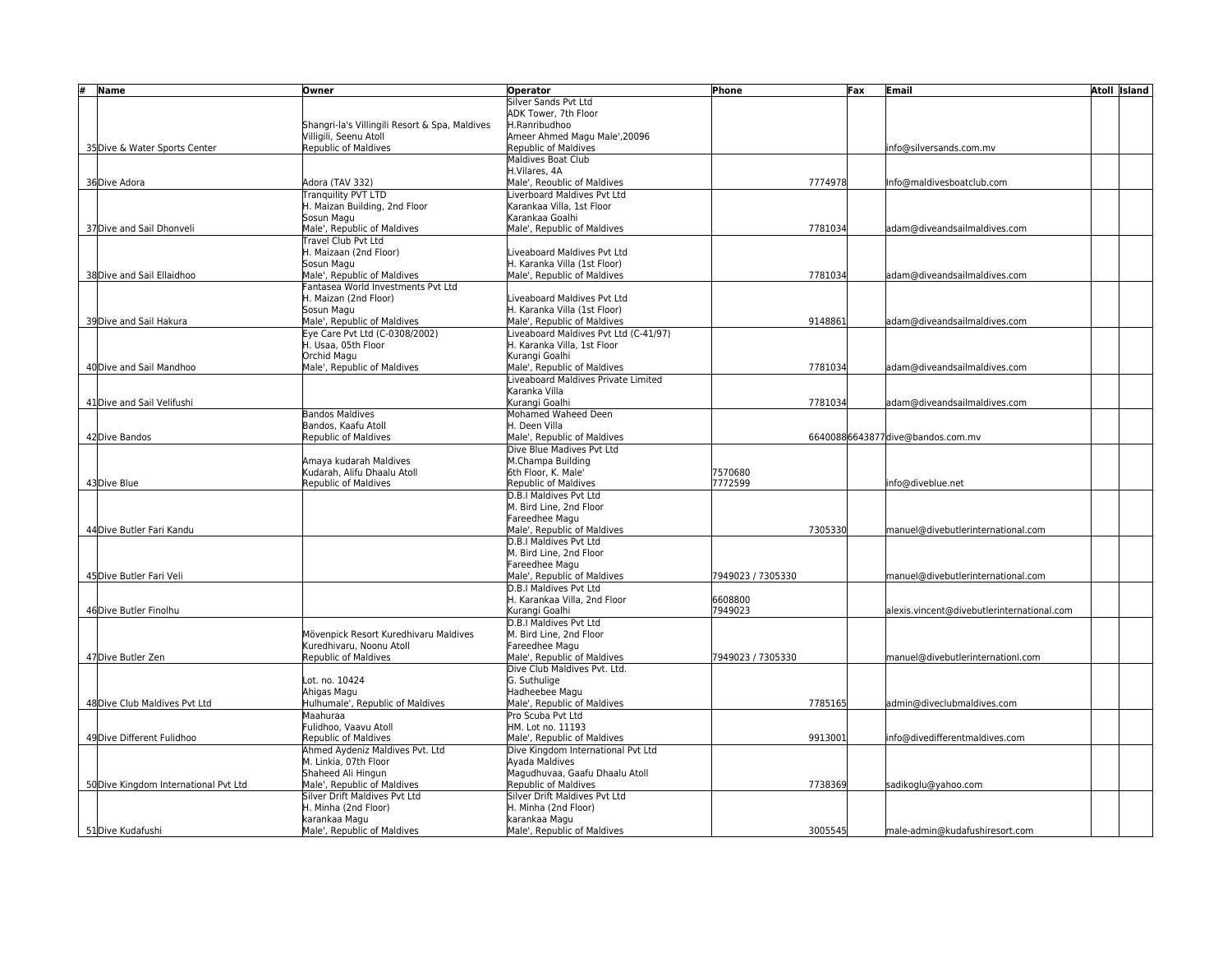| #<br>Name                     | Owner                                                   | <b>Operator</b>                              | Phone              | Fax     | Email                                         | <b>Atoll Island</b> |
|-------------------------------|---------------------------------------------------------|----------------------------------------------|--------------------|---------|-----------------------------------------------|---------------------|
|                               |                                                         | Sunland Travel Pvt Ltd                       |                    |         |                                               |                     |
|                               | Makunudhoo Island                                       | G. Shafag, 07th Floor                        |                    |         |                                               |                     |
|                               | Makunudhoo, Kaafu Atoll                                 | Rahdhebai Magu                               |                    |         |                                               |                     |
| 52 Dive Ocean Makunudu        | <b>Republic of Maldives</b>                             | Male', Republic of Maldives                  |                    |         | 33246583325543administrator@sunlandtravel,com |                     |
|                               |                                                         | Villa Shipping & Trading Company Pvt.Ltd.    |                    |         |                                               |                     |
|                               |                                                         | Villa Building, Ibrahim Hassan Didi Magu     |                    |         |                                               |                     |
| 53 Dive Oceanus Royal Island  |                                                         | Male', Republic of Maldives                  | 3333206 / 7788964  |         | mohamedseeneen@diveoceanus.com                |                     |
|                               | 'Mohamed Saeed (A006744)                                | "Mission 4 Maldives Pvt.Ltd. (C02292020)     |                    |         |                                               |                     |
|                               | Onod, Dhoodigan                                         | Irumatheege, Bahaaru Magu                    |                    |         |                                               |                     |
|                               | Fuvahmulah, Ghaviyani Atoll                             | Guraidhoo, Kaafu Atoll                       |                    |         |                                               |                     |
| 54 Dive Point Fuvahmulah      | Republic of Maldives"                                   | Republic of Maldives"                        | 7786822            |         | 7986822@gmail.com                             |                     |
|                               |                                                         | Waterproof Sports Maldives Pvt Ltd           |                    |         |                                               |                     |
|                               | Adaaran Select Hudhuranfushi<br>Lhohifushi. Kaafu Atoll | Silincoa, Neelofaru Magu<br>K. Guraidhoo     |                    |         |                                               |                     |
|                               |                                                         | Republic of Maldives                         | 6580124<br>7904904 |         |                                               |                     |
| 55 Dive Point Hudhuranfushi   | Republic of Maldives                                    | Waterproof Sports Maldives Pvt Ltd           |                    |         | 6585500 office@waterproofsports.org           |                     |
|                               | Adaaran Select Meedhupparu,                             | Silincoa, Neelofaru Magu                     |                    |         |                                               |                     |
|                               | Meedhupparu, Raa Atoll                                  | K. Guraidhoo                                 | 6587700            |         |                                               |                     |
| 56 Dive Point Meedhupparu     | <b>Republic of Maldives</b>                             | Republic of Maldives                         | 7913450            |         | 6585500 office@waterproofsports.org           |                     |
|                               |                                                         | Waterproof Sports Maldives Pvt Ltd           |                    |         |                                               |                     |
|                               | Adaaran Club Rannalhi                                   | Silincoa, Neelofaru Magu                     |                    |         |                                               |                     |
|                               | Rannalhi. Kaafu Atoll                                   | K. Guraidhoo                                 |                    |         |                                               |                     |
| 57 Dive Point Rannalhi        | Republic of Maldives                                    | Republic of Maldives                         |                    |         | 66426886642035 office@waterproofsports.org    |                     |
|                               |                                                         | Water Sport Proof Maldives Pvt Ltd           |                    |         |                                               |                     |
|                               |                                                         | Silincoa                                     |                    |         |                                               |                     |
|                               | Adaaran Prestige Vaadoo                                 | Neelofaru Magu                               |                    |         |                                               |                     |
|                               | Vaadhoo, Kaafu Atoll                                    | K.Guraidhoo                                  | 7913450            |         |                                               |                     |
| 58 Dive Point Vadoo           | <b>Republic of Maldives</b>                             | Republic of Maldives                         | 7900999            |         | office@waterproofsports.org                   |                     |
|                               |                                                         | Mission 4 Maldives Pvt. Ltd.                 |                    |         |                                               |                     |
|                               |                                                         | Irumatheege, K. Guraidhoo                    |                    |         |                                               |                     |
|                               |                                                         | Bahaaru Magu                                 |                    |         |                                               |                     |
| 59 Dive Point You & Me        |                                                         | Republic of Maldives                         | 7900999            |         | mission4maldives@gmail.com                    |                     |
|                               |                                                         | "Dive Pros Maldives Pvt Ltd (C-0869/2017)    |                    |         |                                               |                     |
|                               |                                                         | <b>Breez</b>                                 |                    |         |                                               |                     |
|                               |                                                         | AA. Rasdhoo                                  |                    |         |                                               |                     |
| 60Dive Rasdhoo                |                                                         | Republic of Maldives"                        | 9811115            |         |                                               |                     |
|                               | 1.Sanfa Khalid                                          |                                              |                    |         |                                               |                     |
|                               | Gultharujamaage                                         |                                              |                    |         |                                               |                     |
|                               | Ukulhas, Alifu Alifu Atoll)                             |                                              |                    |         |                                               |                     |
|                               | 2.Abdulla Majdy                                         |                                              |                    |         |                                               |                     |
|                               | Guleynooranmaage                                        |                                              |                    |         |                                               |                     |
|                               | Ukulhasn, Alifu Alifu Atoll                             |                                              |                    |         |                                               |                     |
|                               | Republic of Maldives<br>3. Ali Irfan                    |                                              |                    |         |                                               |                     |
|                               | Gulheynooranmaage                                       |                                              |                    |         |                                               |                     |
|                               | Ukulhas. Alifu Alifu Atoll                              |                                              |                    |         |                                               |                     |
|                               | 4. Mohamed Husny                                        |                                              |                    |         |                                               |                     |
|                               | Guleynooranmaage                                        |                                              |                    |         |                                               |                     |
|                               | Ukulhas, Alifu Alifu Atoll                              |                                              |                    |         |                                               |                     |
|                               | 5. Ahmed Ramih                                          | Esaveli Pvt Ltd                              |                    |         |                                               |                     |
|                               | Guleynooranmaage                                        | M. Shafaa. Ground Floor                      | 7776458            |         |                                               |                     |
| 61 Dive Ukulhas               | Ukulhas, Alifu Alifu Atoll                              | Male', Republic of Maldives                  | 9685446            |         | eshaveli3@gmail.com                           |                     |
|                               |                                                         | Villa Shipping and Trading Company Pvt. Ltd, |                    |         |                                               |                     |
|                               | Paradise Island Resort and Spa                          | Villa Building,                              |                    |         |                                               |                     |
|                               | Lankanfinolhu, Kaafu Atoll                              | Ibrahim Hassan Didi Magu                     | 6645245            | 6645245 |                                               |                     |
| 62Diveoceanus Paradise Island | Republic of Maldives                                    | Male' Republic of Maldives                   | 3325195            |         | 3325177 info@villa.com.mv                     |                     |
|                               | Sun Island Resort & Spa                                 | Villa Shipping and Trading Company Pvt. Ltd, |                    |         |                                               |                     |
|                               | Nalaguraidhoo, Alifu Dhaalu Atoll                       | Villa Building, Ibrahim Hassan Didi Magu     | 6680088            |         |                                               |                     |
| 63 Diveoceanus Sun Island     | <b>Republic of Maldives</b>                             | Male', Republic of Maldives                  | 7782969            |         | 6680099diving@sun-island.com.mv               |                     |
|                               |                                                         | Diverland Maldives Pvt. Ltd                  |                    |         |                                               |                     |
|                               | <b>Equator Village</b>                                  | Embudhu Village                              |                    |         |                                               |                     |
|                               | Gan, Seenu Atoll                                        | South Male Atoll                             |                    |         |                                               |                     |
| 64 Diverland Maldives Gan     | Republic of Maldives                                    | Republic of Maldives                         |                    |         | 77711576642673info@diverland.com              |                     |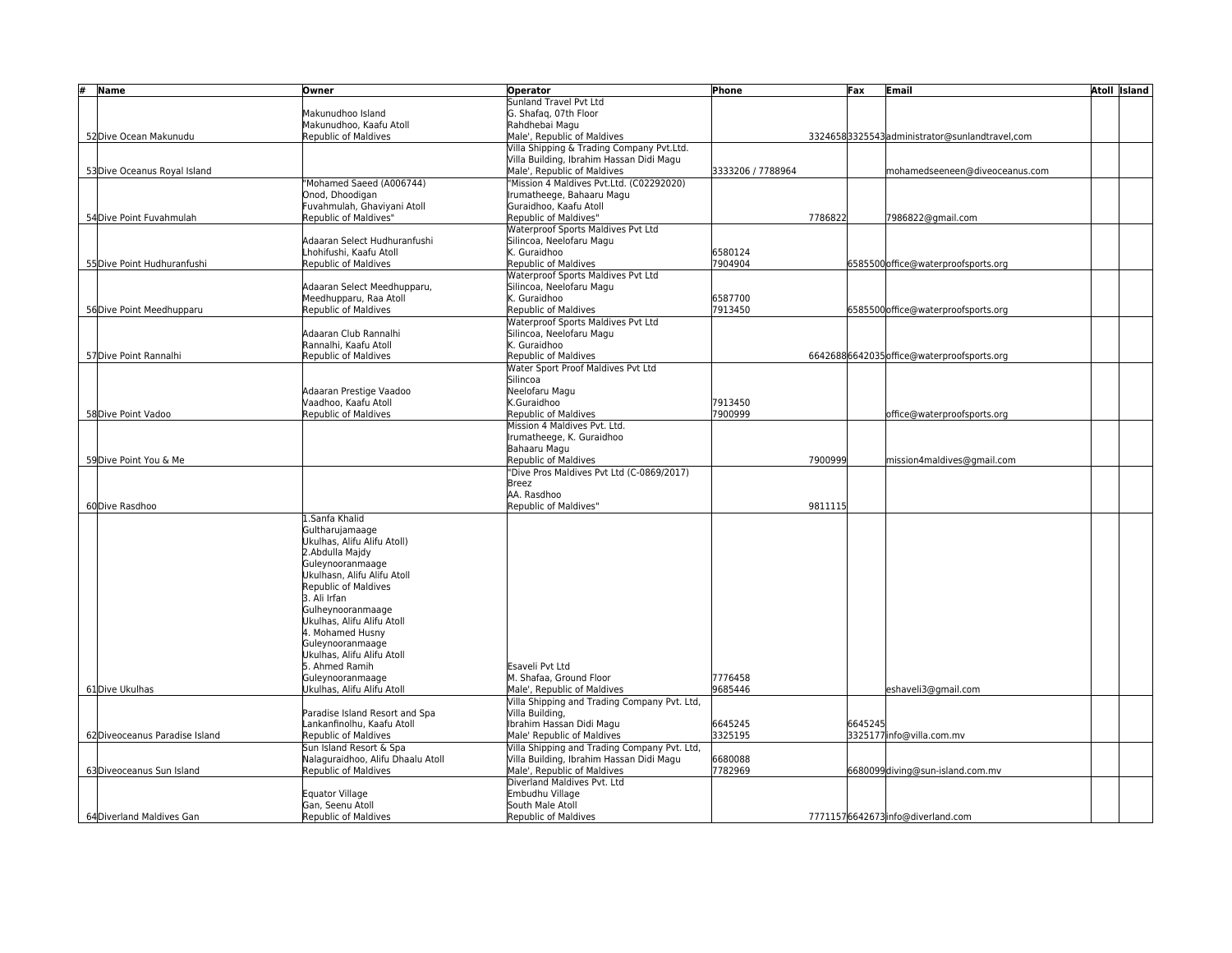| #<br>Name                                                                           | Owner                                        | Operator                                         | Phone             | Fax     | <b>Email</b>                       | <b>Atoll Island</b> |
|-------------------------------------------------------------------------------------|----------------------------------------------|--------------------------------------------------|-------------------|---------|------------------------------------|---------------------|
|                                                                                     | Chadheeja Mohamed                            | Olige Private Limited                            |                   |         |                                    |                     |
|                                                                                     | Miskihmagu, Vadige                           | Miskihmagu, Vadige                               |                   |         |                                    |                     |
|                                                                                     | Fuvahmulah, Gnaviyani Atoll                  | Fuvahmulah, Gnaviyani Atoll                      |                   |         |                                    |                     |
| 65 Diving Club Olige                                                                | Republic of Maldives                         | Republic of Maldives                             |                   | 7788130 | dive@olige.store                   |                     |
|                                                                                     | Reel Manzil                                  | <b>Rev Maldives Pyt Ltd</b>                      |                   |         |                                    |                     |
|                                                                                     | Vilingili                                    | V. Maauniya                                      |                   |         |                                    |                     |
| 66 Diving Cruising 1                                                                | Republic of Maldives                         | Male', Republic of Maldives                      |                   | 7774692 | rev.maldives@gmail.com             |                     |
|                                                                                     |                                              | Safaris Sun Maldives Pvt Ltd                     |                   |         |                                    |                     |
|                                                                                     |                                              | V. Maauniya, V.350                               |                   |         |                                    |                     |
| 67 Diving Cruising 2                                                                | Gurahali (TAV 282)                           | Republic of Maldives                             |                   | 7774649 | sunmaldives.croisieres@gmail.com   |                     |
|                                                                                     | esdhu Holdings Pvt Ltd (C-201/2004)          | Silver Sands Pvt. Ltd(C-0166/2000)               |                   |         |                                    |                     |
|                                                                                     | No. 39, Orchid Magu                          | M. Chaandhaneege, 2nd Floor                      |                   |         | nfo@silversands.com.mv             |                     |
| 68 Down Under                                                                       | Male', Rep of Maldives                       | Male', Republic of Maldives                      |                   | 9803033 | wave.downunder@whotels.com         |                     |
|                                                                                     | Mariyam Rathifa                              | Drop Dive Maldives Pyt Ltd                       |                   |         |                                    |                     |
|                                                                                     | <b>Beach Rest</b>                            | <b>Beach Rest</b><br>Miskiy Magu                 |                   |         |                                    |                     |
|                                                                                     | Miskiy Magu                                  |                                                  |                   |         |                                    |                     |
|                                                                                     | Rasdhoo, Alifu Alifu<br>Republic of Maldives | Rasdhoo, Alifu Alifu<br>Republic of Maldives     |                   | 9181166 |                                    |                     |
| 69 Drop Dive Maldives                                                               |                                              | Drop Dive Maldives Private Limited               |                   |         | uney11@gmail.com                   |                     |
|                                                                                     | Shaukath Usman                               | Beach Rest                                       |                   |         |                                    |                     |
|                                                                                     | Gultharujamaage                              | Miskiy Magu                                      |                   |         |                                    |                     |
|                                                                                     | Ukulhas. Alifu Alifu Atoll                   | Rasdhoo. Alifu Alifu Atoll                       |                   |         |                                    |                     |
| 70 Drop Dive Ukulhas                                                                | <b>Republic of Maldives</b>                  | Republic of Maldives                             |                   | 9181166 | uneyy11@gmail.com                  |                     |
|                                                                                     | Parindhaa                                    | Eco Dive Club Maldives Pvt Ltd                   |                   |         |                                    |                     |
|                                                                                     | Maafushi, Kaafu Atoll                        | M. Hudhumuthi                                    |                   |         | nfo@eco-diveclub.com               |                     |
| 71 Eco Dive Club Maafushi                                                           | Republic of Maldives                         | Male', Republic of Maldives                      |                   | 7557275 | ahud2295@gmail.com                 |                     |
|                                                                                     | 'Eemas Pvt Ltd                               | "Eemas Pvt Ltd                                   |                   |         |                                    |                     |
|                                                                                     | H. Rangali                                   | H. Rangali                                       |                   |         |                                    |                     |
|                                                                                     | Filigas Magu                                 | Filigas Magu                                     |                   |         |                                    |                     |
| 72 Eemas Dive                                                                       | Male', Republic of Maldives"                 | Male', Republic of Maldives"                     |                   | 7961111 | eemasprivatelimited@gmail.com      |                     |
|                                                                                     | Minor Hotel Group (Maldives) Pvt Ltd         | Silver Sands Pvt Ltd                             |                   |         |                                    |                     |
|                                                                                     | Anantara Kihavah Villas                      | M. Chaandhaneege, 2nd Floor                      |                   |         |                                    |                     |
|                                                                                     | Kihavah Huravalhi, Baa Atoll                 | Alhivilaa Magu                                   |                   |         |                                    |                     |
| 73 Elements Anantara Kihavah                                                        | Republic of Maldives                         | Male', Republic of Maldives                      |                   |         | 66010203320577info@silversands.com |                     |
|                                                                                     | West Rest                                    | Renascent Investments Pvt Ltd                    |                   |         |                                    |                     |
|                                                                                     | Mathiveri, Alifu Alifu Atoll                 | Ma. Montreel, Gulaabee Magu                      |                   |         |                                    |                     |
| 74Elite Divers                                                                      | Republic of Maldives                         | Republic of Maldives                             |                   | 7778299 | mohamed.mihad@gmail.com            |                     |
|                                                                                     | Faarufushi Maldives                          | Euro-Divers Maldives                             |                   |         |                                    |                     |
|                                                                                     | Faarufushi. Raa Atoll                        | G. Vevoge, K. Male'                              |                   |         |                                    |                     |
| 75 Euro Divers - Faarufushi                                                         | Republic of Maldives                         | Republic of Maldives                             |                   | 7771245 | cai@euro-divers.com                |                     |
|                                                                                     | Club Med. Kanifinolhu                        | Euro Divers Maldives Pvt Ltd                     |                   |         |                                    |                     |
|                                                                                     | canifinolhu, Kaafu Atoll                     | H.Meerubahuruge, Ameer Ahmed Magu                | 3331712           |         |                                    |                     |
| 76 Euro Divers Club Med Kani                                                        | Republic of Maldives                         | Male'. Republic of Maldives                      | 7772495           |         | :mkani@euro-divers.com             |                     |
|                                                                                     |                                              | Euro Divers Maldives Pvt Ltd (C-0028/1995), H.   |                   |         |                                    |                     |
|                                                                                     |                                              | Meerubahuruge, 3rd Floor, Ameer Ahmed            |                   |         |                                    |                     |
| 77 Euro Divers Finolhu Villas                                                       |                                              | Magu, Male', Republic of Maldives                |                   | 7775490 | thorsten@euro-divers.com           |                     |
|                                                                                     | Crystal Plaza Resorts Pvt Ltd                | Global Diving Services Pvt Ltd                   |                   |         |                                    |                     |
|                                                                                     | MF Building (2nd Floor)                      | H. Meerubahuruge (1st Floor)<br>Ameer Ahmed Magu |                   |         |                                    |                     |
| Euro Divers Maldives Amari Havodda By Global Chaandhanee Magu<br>78 Diving Services | Male', Republic of Maldives                  | Male', Republic of Maldives                      |                   | 7771244 |                                    |                     |
|                                                                                     |                                              | Eurodivers Maldives Pvt Ltd                      |                   |         | thoisten@euro-divers.com           |                     |
|                                                                                     | Vihamanaafushi Holdings Pvt Ltd              | H. Meerubahuruge, 3rd Floor                      |                   |         |                                    |                     |
|                                                                                     | 39, Orchid Magu                              | Ameer Ahmed Magu                                 |                   |         |                                    |                     |
| 79 Euro Divers Maldives Kurumba Maldives                                            | Male, Republic of Maldives                   | Republic of Maldives                             | 7771244 / 7775490 |         | thorsten@euro-divers.com           |                     |
|                                                                                     | Dhigali Island Resort                        | Euro-Divers Maldives                             | 3331715           |         |                                    |                     |
|                                                                                     | Dhigali, Raa Atoll                           | G. Veyoge, K. Male'                              | 9787052           |         |                                    |                     |
| 80 Euro-Divers Dhigali                                                              | Republic of Maldives                         | Republic of Maldives                             | 7771244           |         | male-office@euro-divers.com        |                     |
|                                                                                     | Ari Beach Company Pvt Ltd                    |                                                  |                   |         |                                    |                     |
|                                                                                     | M.Kinbidhooge                                | Euro Divers Maldives Pvt Ltd                     |                   |         |                                    |                     |
|                                                                                     | Izzudheen Magu                               | H.Meerubahuruge. Ameer Ahmed Magu                |                   |         |                                    |                     |
| 81 Euro-Divers Lux* South Ari Atoll                                                 | Male', Republic of Maldives                  | Male', Rep of Maldives                           |                   | 7771244 | thoisten@euro-dive.com             |                     |
|                                                                                     |                                              | Global Diving Services Pvt Ltd                   |                   |         |                                    |                     |
|                                                                                     |                                              | H. Meerubahuruge                                 |                   |         |                                    |                     |
| Euro-Divers Vilamendhoo, Global Diving                                              |                                              | 77, Ameeru Ahmed Magu                            |                   |         |                                    |                     |
| 82Services                                                                          |                                              | Male', Republic Of Maldives                      |                   |         | 66806376680639 wernerlau@aol.com   |                     |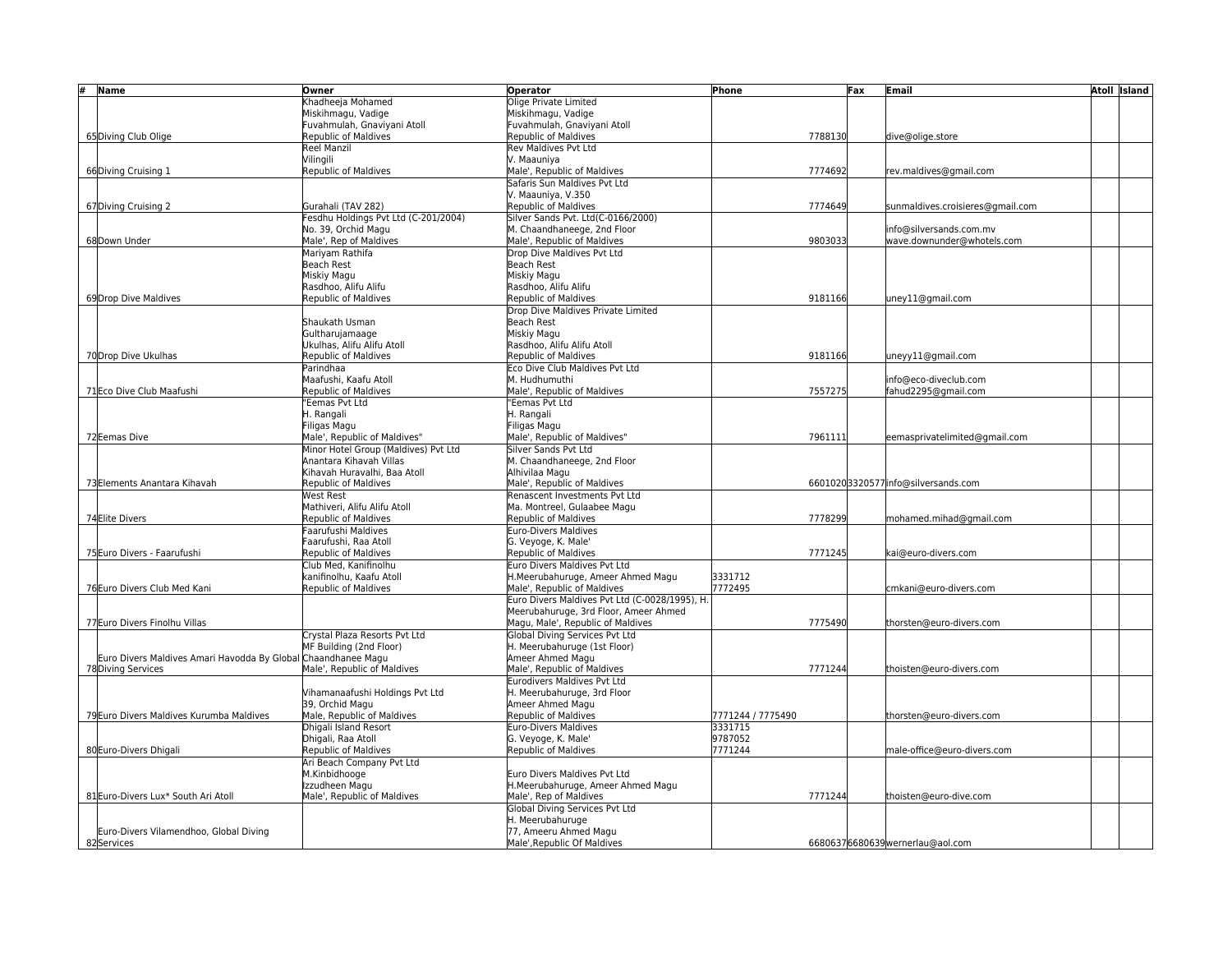| # | Name                                           | Owner                                                    | <b>Operator</b>                                                 | Phone             |         | Fax | <b>Email</b>                                        | Atoll Island |
|---|------------------------------------------------|----------------------------------------------------------|-----------------------------------------------------------------|-------------------|---------|-----|-----------------------------------------------------|--------------|
|   |                                                |                                                          | Fathuhulla Ahmed                                                |                   |         |     |                                                     |              |
|   |                                                | Fathuhulla Ahmed                                         | Fathu Dives (SP)                                                |                   |         |     |                                                     |              |
|   |                                                | Maajehige                                                | Maajehige                                                       |                   |         |     |                                                     |              |
|   |                                                | Dhangethi, Alifu Dhaalu Atoll                            | Dhangethi, Alifu Dhaalu Atoll                                   |                   |         |     |                                                     |              |
|   | 83 Fathu Dives                                 | <b>Republic of Maldives</b>                              | Republic of Maldives                                            |                   | 9667095 |     | fathudives@gmail.com                                |              |
|   |                                                | Legal Heirs of Late Mr. Ibrahim Waheed                   | Fehi Velaa Pvt Ltd                                              |                   |         |     |                                                     |              |
|   |                                                | Sunny Corner                                             | Feeroazuge                                                      |                   |         |     |                                                     |              |
|   |                                                | Dhonfanu, Baa Atoll                                      | Utheemu, Haa Alifu Atoll                                        |                   |         |     |                                                     |              |
|   | 84 Fehi Velaa Dive                             | Republic of Maldives                                     | Republic of Maldives                                            |                   | 7891917 |     | hu.ramyx@gmail.com                                  |              |
|   |                                                | White House                                              | Fehurihi Dive Pvt Ltd                                           |                   |         |     |                                                     |              |
|   |                                                | B. Fulhadhoo                                             | H. Fehurihi                                                     |                   |         |     |                                                     |              |
|   | 85 Fehurihi Dive                               | Republic of Maldives                                     | Male', Republic of Maldives                                     |                   | 7486061 |     | rayyahussain@gmail.com                              |              |
|   |                                                |                                                          | Fehi MoorithiPvt Ltd                                            |                   |         |     |                                                     |              |
|   |                                                | Fihalhohi Island Resort                                  | Moorithi Building (06th Floor)                                  |                   |         |     |                                                     |              |
|   |                                                | Fihaalhohi, Kaafu Atoll                                  | Chaandhanee Magu                                                |                   |         |     |                                                     |              |
|   | 86 Fiha Dive Center                            | <b>Republic of Maldives</b>                              | Male', Republic of Maldives                                     |                   | 7902626 |     | operations@fihalhohi.com.mv                         |              |
|   |                                                |                                                          | Proud Maldives Pyt Ltd                                          |                   |         |     |                                                     |              |
|   |                                                |                                                          | Funamage                                                        |                   |         |     |                                                     |              |
|   |                                                |                                                          | Hangnameedhoo, Alifu Dhaalu Atoll                               | 9153959           |         |     |                                                     |              |
|   | 87 Fish Head Dives and Water Sports            |                                                          | Republic of Maldives                                            | 7903600           |         |     | nfo@fishheaddive.com                                |              |
|   |                                                |                                                          | Silver Sands Pvt. Ltd.                                          |                   |         |     |                                                     |              |
|   |                                                | Nivama Maldives                                          | M. Chaaandhaneege, 2nd Floor                                    |                   |         |     |                                                     |              |
|   |                                                | Embudhufushi & Olhuveli, Dhaalu Atoll                    | Alhivilaa Magu                                                  |                   |         |     |                                                     |              |
|   | 88 Float at Niyama                             | <b>Republic of Maldives</b>                              | Republic of Maldives                                            |                   | 3342737 |     | nfo@silverands.com.mv                               |              |
|   |                                                | Four Seasons Maldives at Kuda Huraa                      |                                                                 |                   |         |     |                                                     |              |
|   |                                                | Kuda Huraa. Kaafu Atoll                                  |                                                                 |                   |         |     |                                                     |              |
|   | 89 Four Seasons Maldives Dive Center Kuda Hura | Republic of Maldives                                     | HPL Resorts (Maldives) Pvt Ltd<br>Dhigufaru Investments Pvt Ltd |                   |         |     | 66448886644000 reservations.maldives@foursesons.com |              |
|   |                                                |                                                          |                                                                 |                   |         |     |                                                     |              |
|   |                                                | Dhigufaru Island Resort<br>Dhigufaruvinagandu. Baa Atoll | M. Huraa<br>Fareedhee Magu                                      |                   |         |     |                                                     |              |
|   | 90 Fulhangi Dive Center                        | <b>Republic of Maldives</b>                              | Male', Republic of Maldives                                     |                   |         |     | 66026566603656info@dhigufaru.com                    |              |
|   |                                                |                                                          | Surf & Scuba Maldives Pyt Ltd                                   |                   |         |     |                                                     |              |
|   |                                                | Rankokaage                                               | Sunaaruge                                                       |                   |         |     |                                                     |              |
|   |                                                | V. Fulidhoo                                              | Lh. Naifaru                                                     |                   |         |     |                                                     |              |
|   | 91 Fulidhoo Dive & Water Sports                | Republic of Maldives                                     | Republic of Maldives                                            |                   | 7999341 |     | hello@fulidhoodive.com                              |              |
|   |                                                | Villa Shipping and Trading Company Pvt Ltd               | Villa Shipping and Trading Company Pvt Ltd                      |                   |         |     |                                                     |              |
|   |                                                | M. Villa Building                                        | M. Villa Building                                               |                   |         |     |                                                     |              |
|   |                                                | Ibrahim Hassan Didi Magu                                 | Ibrahim Hassan Didi Magu                                        |                   |         |     |                                                     |              |
|   | 92 Fun Island Dive Centre                      | <b>Republic of Maldives</b>                              | Republic of Maldives                                            | 7788964 / 3333206 |         |     | mohamedseeneen@diveoceanus.com                      |              |
|   |                                                |                                                          | Fuvahmulah Dream Pvt Ltd                                        |                   |         |     |                                                     |              |
|   |                                                | Shop Number 7, Dhoodigan                                 | Shop Number 7, Dhoodigan                                        |                   |         |     |                                                     |              |
|   |                                                | Bandharu. Kuleebin                                       | Bandharu. Kuleebin                                              |                   |         |     |                                                     |              |
|   |                                                | Fuvahmulah, Gnaviyani Atoll                              | Fuvahmulah, Gnaviyani Atoll                                     |                   |         |     |                                                     |              |
|   | 93 Fuvahmulah Dive                             | <b>Republic of Maldives</b>                              | Republic of Maldives                                            |                   | 9891019 |     | fuvahmulahdive@gmail.com                            |              |
|   |                                                | Theeru                                                   | Shark Island Pvt Ltd (C00732019)                                |                   |         |     |                                                     |              |
|   |                                                | Dhoodigan Avah                                           | Nadhurumaage                                                    |                   |         |     |                                                     |              |
|   |                                                | Fuvahmulah, Gnaviyani Atoll                              | Fuvahmulah, Gnaviyani Atoll                                     |                   |         |     |                                                     |              |
|   | 94 Fuvahmulah Tiger Shark Dive                 | Republic of Maldives                                     | Republic of Maldives                                            |                   | 7900056 |     | info@fuvahmulahtigersharkdive.com                   |              |
|   |                                                | Udhares Villa                                            | <b>WEDO Pvt Ltd</b>                                             |                   |         |     |                                                     |              |
|   |                                                | Gaafaru, Kaafu Atoll                                     | H. Evening Flower                                               |                   |         |     |                                                     |              |
|   | 95 Gaafaru Dive                                | Republic of Maldives                                     | Male', Republic of Maldives                                     |                   | 7922520 |     | wedo.pvtltd@gmail.com                               |              |
|   |                                                |                                                          | Noomadi Resorts Pvt Ltd                                         |                   |         |     |                                                     |              |
|   |                                                | Gangehi Island Resort                                    | G. Penzy Nectar, 1st Floor                                      | 6660505           |         |     |                                                     |              |
|   |                                                | Gangehi, Alifu Alifu Atoll                               | Alikilegefaanu Magu                                             | 7934157           |         |     |                                                     |              |
|   | 96Gangehi Diving Center                        | Republic of Maldives                                     | Male', Republic of Maldives                                     | 7771837           |         |     | 3321837 diving@gangehi.com                          |              |
|   |                                                | Gili Lankanfushi                                         | Ocean Paradise Maldives Pvt Ltd                                 |                   |         |     |                                                     |              |
|   |                                                | Lankanfushi. Kaafu Atoll                                 | H. Fehivinamaage                                                |                   |         |     |                                                     |              |
|   | 97Gili Lankafushi Dive Center                  | Republic of Maldives                                     | Male', Republic of Maldives                                     |                   |         |     | 33298843329885gili@oceanparadise.com.mv             |              |
|   |                                                | Light Night                                              | Macrosix Pvt Ltd                                                |                   |         |     |                                                     |              |
|   |                                                | Gulzaaru Magu                                            | M. Jagumagaana                                                  |                   |         |     |                                                     |              |
|   |                                                | Dhigurah, Alifu Dhaalu Atoll                             | Handhuvaree Hingun                                              |                   |         |     |                                                     |              |
|   | 98Go Divers                                    | Republic of Maldives                                     | Male', Republic of Maldives                                     |                   | 9995612 |     |                                                     |              |
|   |                                                | Khadheeja Hussain                                        | Hanimaadhoo Dive & Watersports Pvt Ltd                          |                   |         |     |                                                     |              |
|   |                                                | Happy Life                                               | Nivaidhoshuge                                                   |                   |         |     |                                                     |              |
|   |                                                | Hanimaadhoo, Haa Dhaalu Atoll                            | Hanimaadhoo, Haa Dhaalu Atoll                                   |                   |         |     | info@hanimaadhoo.com                                |              |
|   | 99 Hanimaadhoo Dive and Watersport             | <b>Republic of Maldives</b>                              | Republic of Maldives                                            | 7575779 / 7978818 |         |     | http://www.hanimaadhoodive.com/                     |              |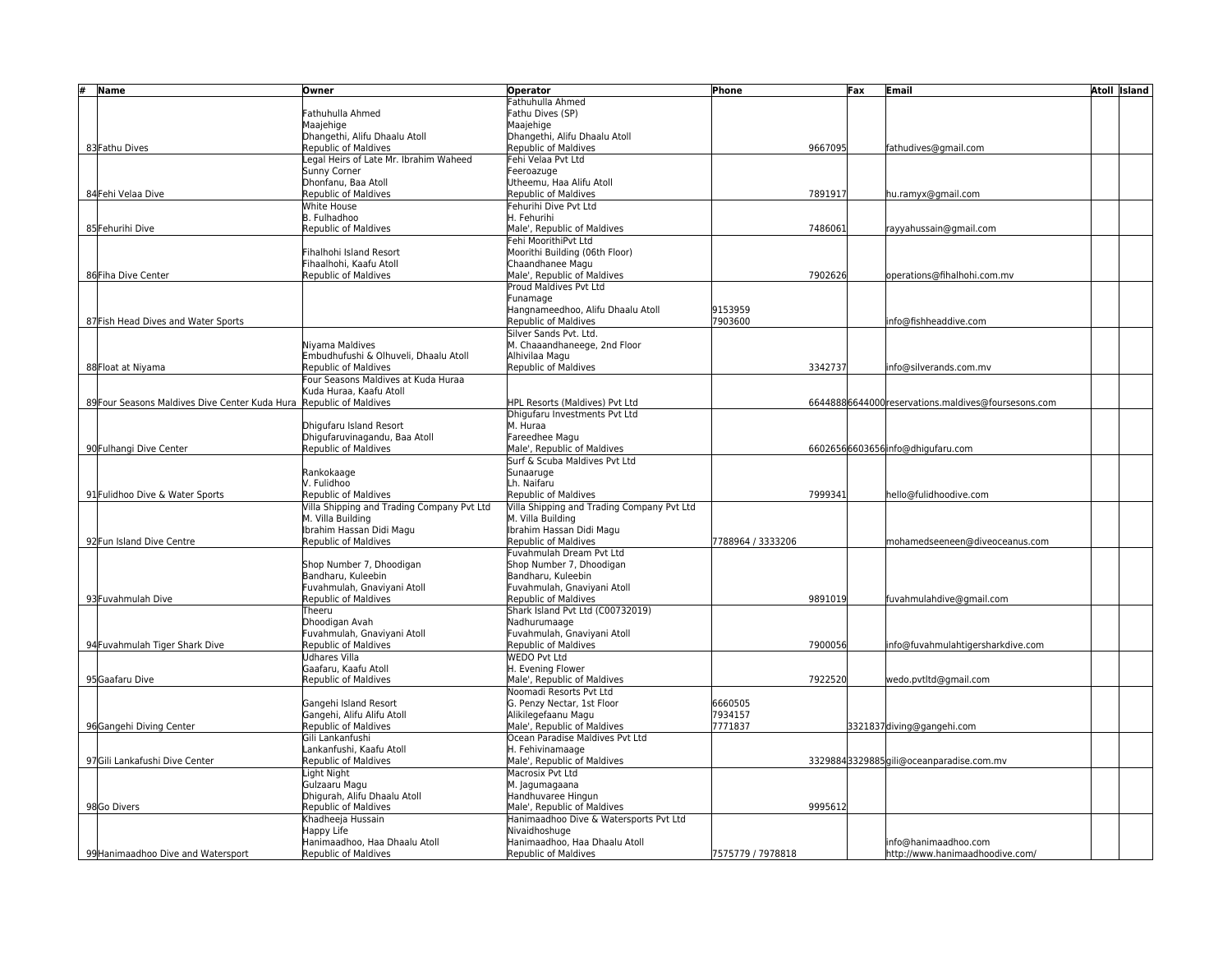| # | Name                                   | Owner                                         | <b>Operator</b>                             | Phone                   | Fax | Email                                       | Atoll Island |
|---|----------------------------------------|-----------------------------------------------|---------------------------------------------|-------------------------|-----|---------------------------------------------|--------------|
|   |                                        | Hurawalhi Island Resort                       | Pro Divers Pvt Ltd                          |                         |     |                                             |              |
|   |                                        | Huravalhi, Lhaviyani Atoll                    | Champa Building                             | 7710197                 |     | rodney@prodivers.com                        |              |
|   | 100 Huravalhi Prodivers                | Republic of Maldives                          | Republic of Maldives                        | 7782361                 |     | ray@prodivers.com                           |              |
|   |                                        |                                               | Silver Sands Pvt Ltd                        |                         |     |                                             |              |
|   |                                        |                                               | ADK Tower, 7th Floor                        |                         |     |                                             |              |
|   |                                        | Velassaru Maldives                            | H.Ranribudhoo                               |                         |     |                                             |              |
|   |                                        | Velassaru. Kaafu Atoll                        | Ameer Ahmed Magu Male', 20096               |                         |     |                                             |              |
|   | 101 Immersion                          | Republic of Maldives                          | Republic of Maldives                        |                         |     | 77722606643041info@silversands.com.mv       |              |
|   |                                        | Radient Heat Travels Pvt Ltd                  | Infinity Blue Pyt Ltd                       |                         |     |                                             |              |
|   |                                        | H. Nooali                                     | M. Berianfaru -1                            |                         |     |                                             |              |
|   |                                        | Hithigas Magu                                 | Buruzu Magu                                 |                         |     |                                             |              |
|   | 102 Infinity Blue                      | Male', Republic of Maldives                   | Male', Republic of Maldives                 | 7237503                 |     | lidia@infinitybluemaldives.com              |              |
|   |                                        |                                               | Murakabay Pvt Ltd (C06762019)               |                         |     |                                             |              |
|   |                                        |                                               | Ma. Four Wings                              |                         |     |                                             |              |
|   | 103 Infinity Dive                      |                                               | Male', Republic of Maldives                 | 989821                  |     | info@Murakabay.com                          |              |
|   |                                        | Dreamland - The Unique Sea & Lake             |                                             |                         |     |                                             |              |
|   |                                        | Resort/Spa                                    | loy Dive Private Limited                    |                         |     |                                             |              |
|   |                                        | Hirundhoo, Baa Atoll                          | H.Aage, Boduthakurufaanu Magu               |                         |     |                                             |              |
|   | 104 OY DIVE MALDIVES 1                 | <b>Republic of Maldives</b>                   | Male', Republic of Maldives                 |                         |     | 77045547704554info@joydive.com              |              |
|   |                                        |                                               | Ocean Paradise Maldives Pvt Ltd             |                         |     |                                             |              |
|   |                                        |                                               | H. Fehivinamaage                            |                         |     |                                             |              |
|   | 105 Kandooma Island Dive Centre        |                                               | Male', Republic of Maldives                 |                         |     | 77721146657165htaggart@oceanparadise.com.mv |              |
|   |                                        | Lessee of Aanugandu Island Resort (TRH 176) / |                                             |                         |     |                                             |              |
|   |                                        | Aanugan'du Finolhu and Aanugan'du Huraa,      |                                             |                         |     |                                             |              |
|   |                                        | Kaafu Atoll                                   |                                             |                         |     |                                             |              |
|   |                                        |                                               |                                             |                         |     |                                             |              |
|   |                                        | Promonant Pvt Ltd                             |                                             |                         |     |                                             |              |
|   |                                        | H. Aage, 6th Floor                            | alboot Marine Services Pvt Ltd              |                         |     |                                             |              |
|   |                                        | 12 Boduthakurufaanu Magu                      | H. Fusthulhaamage, 5th Floor                |                         |     |                                             |              |
|   | 106 Koamas by Jalboot at Aanugandu     | Male', Republic of Maldives                   | Male', Republic of Maldives                 | 4002666 / 9555075       |     | info@jalbootmaldives.mv                     |              |
|   |                                        |                                               | lalboot Marine Services Pvt Ltd             | 9881707                 |     |                                             |              |
|   | 107 Koamas Dive and Watersports Center |                                               | H. Fusthulhaamage (5th Floor)               | 7539075                 |     | office@divers.mv                            |              |
|   |                                        | Kudadoo Maldives Pvt Ltd                      | Pro Divers Pvt Ltd                          | 6620343                 |     |                                             |              |
|   |                                        | Kudadhoo, Lhavivani Atoll                     | Champa Building                             | 7710197                 |     |                                             |              |
|   | 108Kudadoo Prodivers                   | Republic of Maldives                          | Male', Republic of Maldives                 | 7782361                 |     | 6620344 rodney@prodivers.com                |              |
|   |                                        |                                               | Pro Divers Pvt Ltd (C-0143/1998)            |                         |     |                                             |              |
|   | 109 Kuredu Prodivers                   |                                               | Champa Building                             |                         |     | 66203376620332kuredu@prodivers.com          |              |
|   |                                        | Honors Residence (Guesthouse)                 | Laamu Adventure Pyt Ltd                     |                         |     |                                             |              |
|   |                                        | Gan, Laamu Atoll                              | H. Makaira, 6th Floor                       | 9119159                 |     |                                             |              |
|   | 110 Laamu Dive Centre                  | Republic of Maldives                          | Male', Republic of Maldives                 | 7773774                 |     | divelaamu@gmail.com                         |              |
|   |                                        | Lily Beach Resort                             | Pro Divers Pvt Ltd                          |                         |     |                                             |              |
|   |                                        | Huvahendhoo, Alifu Dhaalu Atoll               | Champa Building.                            |                         |     |                                             |              |
|   | 111 Lily Prodivers                     | Republic of Maldives                          | Male' Republic of Maldives                  | 6620343 7710197 6680013 |     | 6620344rodney@prodivers.com                 |              |
|   |                                        | Gulfaam Villa                                 | Into Scuba Maldives Pvt Ltd                 |                         |     |                                             |              |
|   |                                        | Maafushi. Kaafu Atoll                         | M. Dhileyraamuge                            |                         |     |                                             |              |
|   | 112 Maafushi Dive and Water Sports     | Republic of Maldives                          | Male', Republic of Maldives                 | 9911116                 |     | asim@maafushidive.com                       |              |
|   |                                        |                                               | "Bluesand Dive Centre Pvt Ltd (C-0482/2017) |                         |     |                                             |              |
|   |                                        |                                               | Ma. Rangiri (1st Floor)                     |                         |     |                                             |              |
|   |                                        |                                               | Rahdhebai Magu                              |                         |     |                                             |              |
|   | 113 Maagau Dive Centre                 |                                               | Male', Republic of Maldives "               | 9146648                 |     | info@maagaudive.com                         |              |
|   |                                        |                                               | Malahini Holdings Pvt Ltd                   |                         |     |                                             |              |
|   |                                        | Malahini Kuda Bandos                          | Jazeera Building, 3rd Floor                 |                         |     |                                             |              |
|   |                                        | Kuda Bandos, Kaafu Atoll                      | Boduthakurufaanu Magu                       |                         |     |                                             |              |
|   | 114 Malahini Dive Center               | Republic of Maldives                          | Male', Republic of Maldives                 | 7776822                 |     | dive.malahini.mv                            |              |
|   |                                        | Javaahirumaage                                | Maldivers Diving Centre Pvt Ltd             |                         |     |                                             |              |
|   |                                        | Maalhos, Baa Atoll                            | M. Anthias                                  |                         |     |                                             |              |
|   | 115 Maldivers Diving Centre Maalhos    | <b>Republic of Maldives</b>                   | Male', Republic of Maldives                 | 7792541                 |     |                                             |              |
|   |                                        |                                               | Blue 'K' Safari Maldives Pyt Ltd            |                         |     |                                             |              |
|   |                                        |                                               | H.Muskhan                                   |                         |     |                                             |              |
|   |                                        |                                               | Abadhafehi Magu                             | 3317077                 |     | blueksafari@gmail.com                       |              |
|   | 116 Maldives Dive Centre               | Soliel Safari Boat (TAV 197)                  | Republic of Maldives                        | 3335035                 |     | 3335060blue k@dhivehinet.mv                 |              |
|   |                                        | Aminath Zakariyya                             | Maldives Dive Investment Pvt Ltd            |                         |     |                                             |              |
|   |                                        | Manzaru Villa                                 | M. Modern Comet                             |                         |     |                                             |              |
|   |                                        | Fenfushi, Alifu Dhaalu Atoll                  | Miriyas Magu                                |                         |     | hassan028820@gmail.com;                     |              |
|   | 117 Maldives Diving Loabi              | Republic of Maldives                          | Male,' Republic of Maldives                 | 9717000                 |     | mdloabi@gmail.com                           |              |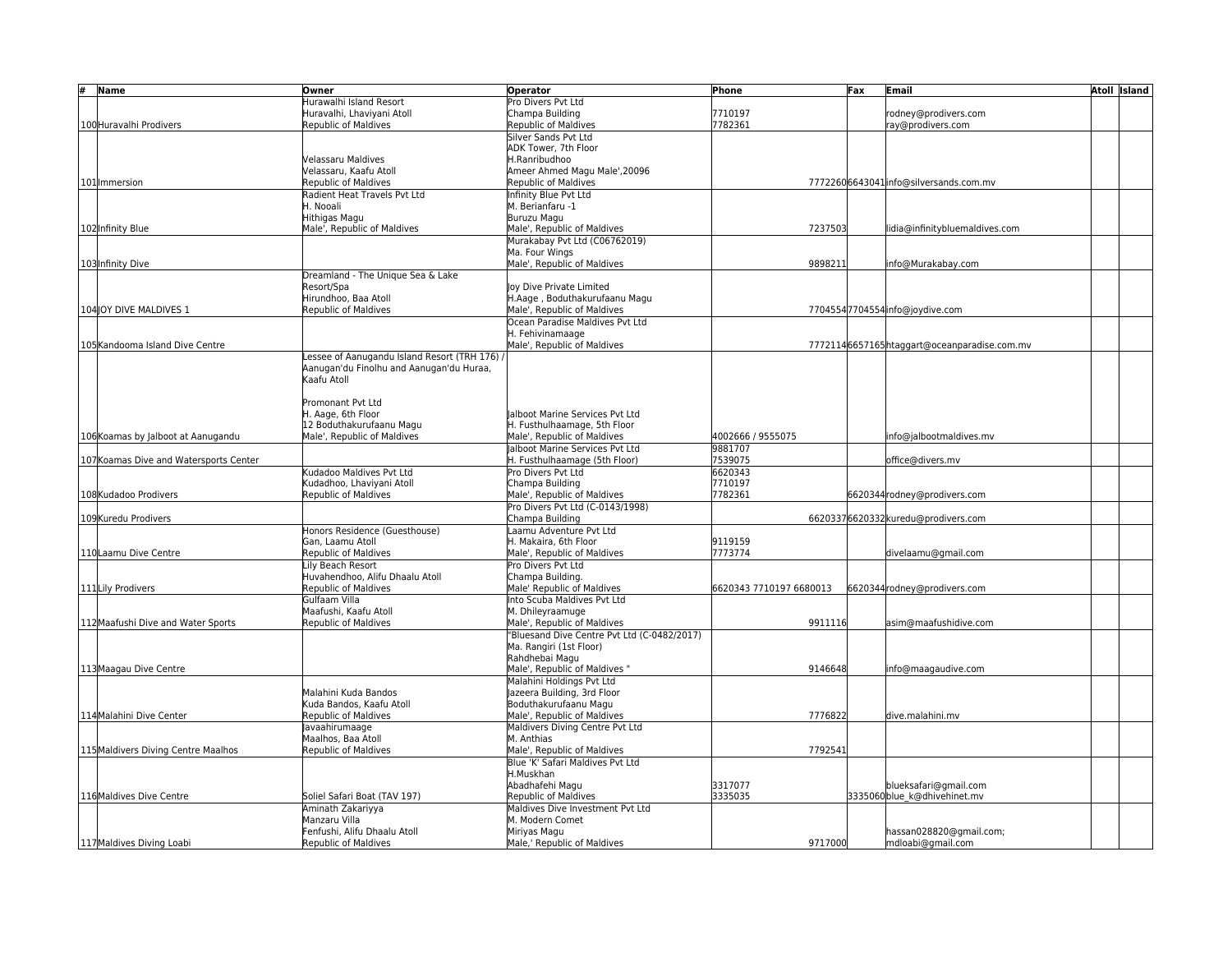| #<br>Name                                   | Owner                                           | <b>Operator</b>                                           | Phone              | Fax | <b>Email</b>                                   | Atoll Island |
|---------------------------------------------|-------------------------------------------------|-----------------------------------------------------------|--------------------|-----|------------------------------------------------|--------------|
|                                             | Owner of Princess Haseena (TAV 344):            | Maldivian Pink Star Pvt. Ltd.                             |                    |     |                                                |              |
|                                             | Noo Rani Travels Pvt. Ltd.                      | Hulhumale' Lot No. 11043, 2nd Floor, Flat A               |                    |     |                                                |              |
|                                             | Shop No.24, Orchid Magu                         | Nirolhu Magu                                              |                    |     | info@noorani.com.mv;                           |              |
| 118 Maldivian Stars                         | Male', Republic of Maldives                     | Male', Republic of Maldives                               | 3350890 / 9944184  |     | kaorita@maldivian-stars.com                    |              |
|                                             |                                                 | Manta Divers Pvt Ltd                                      |                    |     |                                                |              |
|                                             | Faalandhoshuge                                  | Lucky House                                               |                    |     |                                                |              |
|                                             | Guraidhoo, Kaafu Atoll                          | K.Guraidhoo                                               |                    |     |                                                |              |
| 119Manta Divers                             | Republic of Maldives                            | Republic of Maldives                                      | 7953539 7316990    |     | manta.divers.maldives@gmail.com                |              |
|                                             | Sea 'N' See Pyt Ltd                             | Sea 'N' See Pvt Ltd                                       |                    |     |                                                |              |
|                                             | G. Oakum Building, 1st Floor                    | G. Oakum Building, 1st Floor                              |                    |     |                                                |              |
|                                             | Hadheebee Magu                                  | Hadheebee Magu                                            | 3325634            |     | seansee@dhivehinet.net.mv                      |              |
| 120 Manthiri Dive Centre (Manthiri TAV 124) | Male', Republic of Maldives                     | Male', Republic of Maldives                               | 7787236            |     | 3325633 manthirimaldives@dhivehinet.net.mv     |              |
|                                             |                                                 | Vabbinvest Maldives Pyt Ltd                               |                    |     |                                                |              |
|                                             | Banyan Tree Maldives Vabbinfaru                 | Banyan Tree Maldives,                                     |                    |     |                                                |              |
|                                             | Vabbinfaru, kaafu Atoll                         | Vabbinfaru, Kaafu Atoll                                   | 6643147            |     |                                                |              |
| 121 Marine Center vabbinfaru                | Republic of Maldives                            | Republic of Maldives                                      | 7783738            |     | 6643843 dive-Vabbinfaru@banyantree.com         |              |
|                                             | Vashugiri Pvt Ltd                               | Meridis Maldives Pvt Ltd                                  |                    |     |                                                |              |
|                                             | M. Anchorage, 1st Floor                         | Alimasge                                                  |                    |     |                                                |              |
|                                             | Shaheed Ali Hingun                              | Hoarafushi. Haa Alifu Atoll                               |                    |     |                                                |              |
| 122 Meridis Dive and Relax                  | Male', Republic of Maldives                     | Republic of Maldives                                      | 7332435            |     | cocogiri@meridis.de                            |              |
|                                             |                                                 | Zoona Naseem                                              |                    |     |                                                |              |
|                                             | Zuhairu Abaadhui                                | Lucky Corner                                              |                    |     |                                                |              |
|                                             | K. Vilingili                                    | Kudafari, Noonu Atoll                                     |                    |     |                                                |              |
| 123 Moodhu Bulhaa Dive Centre               | Republic of Maldives                            | Republic of Maldives                                      | 7788141            |     | xoonti@gmail.com                               |              |
|                                             |                                                 | Maldives Super Transfer Services Pvt Ltd                  |                    |     |                                                |              |
|                                             | <b>CDLHT Oceanic Maldives Pvt Ltd</b>           | M. Nimsaa                                                 |                    |     |                                                |              |
|                                             | Orchidmaage, 2nd Floor                          | Fareedhee Magu                                            |                    |     |                                                |              |
| 124 MSTS Dive Club                          | Ameer Ahmed Magu<br>Male', Republic of Maldives | Fareedhee Magu<br>Male', Republic of Maldives             | 7784805<br>7785859 |     |                                                |              |
|                                             | Mr. Abdulla Ali                                 |                                                           |                    |     | meradhoo@mstsmaldives.com                      |              |
|                                             | M. Three Villa                                  | Maldives Super Transfer Service Pvt Ltd<br>M. Whale Shark |                    |     |                                                |              |
|                                             | Fareedhee Magu                                  | Fareedhee Magu                                            | 3334051            |     |                                                |              |
| 125 MSTS North Blue                         | Male', Republic of Maldives                     | Male', Republic of Maldives                               | 7668544            |     | hondaafushi@mstsmaldives.com                   |              |
|                                             | Vaarey Villa                                    | Murakabay Pvt Ltd (C06762019)                             |                    |     |                                                |              |
|                                             | Ukulhas. Alifu Alifu Atoll                      | Ma. Four Wings                                            |                    |     |                                                |              |
| 126 Murakabay Maldives                      | Republic of Maldives                            | Male', Republic of Maldives                               | 9898211            |     | info@Murakabay.com                             |              |
|                                             | Dhiggiri Tourist Resort                         | Dhiggiri Investement Pvt Ltd                              |                    |     |                                                |              |
|                                             | Dhiggiri, Vaavu Atoll                           | M. Omadu Fannu (2nd Floor)                                | 7776822            |     |                                                |              |
| 127 Nakai Dhiggiri Dive Center              | Republic of Maldives                            | Male', Republic of Maldives                               | 3346616            |     | 3346616 admin.finance@nakairesorts.com         |              |
|                                             | .R.T.S Private Limited                          |                                                           |                    |     |                                                |              |
|                                             | M. Omadu Fannu, 2nd Floor                       | Maayafushi Resort Management Pvt Ltd                      |                    |     |                                                |              |
|                                             | Haveeree Hingun                                 | M. Omadu Fannu (02nd Floor) Male', Republic               |                    |     |                                                |              |
| 128 Nakai Maayafushi Dive Center            | Male', Republic of Maldives                     | of Maldives                                               | 6660588 / 3323214  |     | 3327857admin.maleoffice@nakairesorts.com       |              |
|                                             |                                                 | Maayafushi Resort Management Pvt Ltd                      |                    |     |                                                |              |
|                                             | Mayaafushi Tourist Resort                       | M. Omadu Fannu (2nd Floor)                                |                    |     |                                                |              |
|                                             | Maayafushi, Alifu Alifu Atoll                   | Ameer Ahmed Magu.                                         |                    |     |                                                |              |
| 129 Nakai Mayaafushi Diving Center          | Republic of Maldives                            | Male', Republic of Maldives                               | 7773644            |     | admin.finance@nakairesorts.com                 |              |
|                                             | Nika Island Resort                              | Nika Maldives Pyt Ltd                                     |                    |     |                                                |              |
|                                             | kudafolhudhoo, Alifu Alifu Atoll                | M. West House                                             |                    |     |                                                |              |
| 130 Nika Dive Center                        | Republic of Maldives                            | Male', Republic of Maldives                               |                    |     | 66605166660577 molteni@albatros.com            |              |
|                                             |                                                 | Clever S Pvt Ltd                                          |                    |     |                                                |              |
|                                             | Noohiri                                         | Jazeera Building, 3rd Floor                               |                    |     |                                                |              |
|                                             | Feridhoo, Alifu Alifu Atoll                     | Boduthakurufaanu Magu                                     |                    |     |                                                |              |
| 131 Noohiri Dive and Watersports Center     | Republic of Maldives                            | Male', Republic of Maldives                               | 7731669            |     | info@cleversea.asia                            |              |
|                                             |                                                 | Ocean Dimensions Pvt Ltd (C-0336/2006)                    |                    |     |                                                |              |
|                                             | Brennia Kottefaru                               | Kihaa Maldives                                            |                    |     |                                                |              |
|                                             | Kottefaru, Raa Atoll                            | Kihaadhuffaru, Baa Atoll                                  |                    |     |                                                |              |
| 132 Ocean Dimensions Kottefaru              | Republic of Maldives                            | Republic of Maldives                                      | 7788728            |     | marc@oceandimensions.com                       |              |
|                                             | Ahmed Adam                                      | Fiyaathoshi Investment Pvt Ltd                            |                    |     |                                                |              |
|                                             | Heenaamaage                                     | Fiyaathoshige (Ground Floor)                              |                    |     |                                                |              |
|                                             | Rasdhoo, Alifu Alifu Atoll                      | Rasdhoo, Alifu Alifu Atoll                                |                    |     |                                                |              |
| 133 Ocean Dive and Water Sports             | Republic of Maldives                            | Republic of Maldives                                      | 7822680            |     | mustho 2302@live.com                           |              |
|                                             | Veligandu Island Resort                         | Ocean Sports Maldives Pvt Ltd                             |                    |     |                                                |              |
|                                             | Veligandu, Alifu Alifu Atoll                    | H. Kudhilunbomaage                                        |                    |     |                                                |              |
| 134 Ocean Dive Center                       | Republic of Maldives                            | Male', Republic of Maldives                               |                    |     | 7791224 315286 ocean.sports.maldives@gmail.com |              |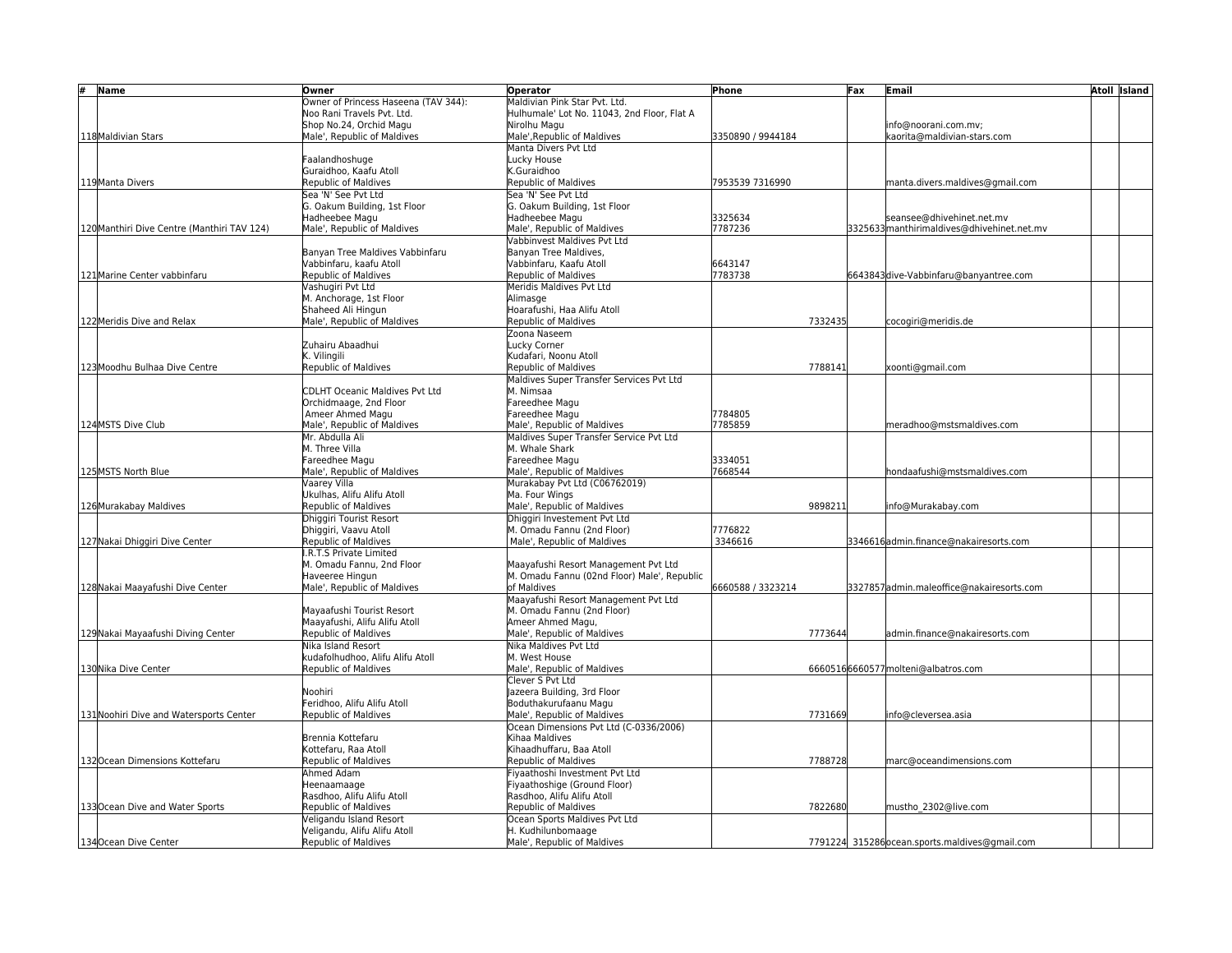| #<br><b>Name</b>                              | Owner                                           | <b>Operator</b>                                  | Phone   | Fax | Email                                     | <b>Atoll Island</b> |
|-----------------------------------------------|-------------------------------------------------|--------------------------------------------------|---------|-----|-------------------------------------------|---------------------|
|                                               |                                                 | Ocean Wings Pvt Ltd (C-0484/2016)                |         |     |                                           |                     |
|                                               |                                                 | H. Kudhiluboamaage                               |         |     |                                           |                     |
| Ocean Dive Center Taj Exotica Resort and Spa  |                                                 | Galadhun Goalhi                                  | 3004649 |     |                                           |                     |
| 135 Maldives                                  |                                                 | Male', Republic of Maldives                      | 7791224 |     | moosa@oceangroup.mv                       |                     |
|                                               | Conrad Maldives Rangali Island                  | Ocean Sports Maldives Pvt Ltd                    |         |     |                                           |                     |
|                                               | Rangalifinolhu, Alifu Dhaalu Atoll              | H. Kudhilunboamaage                              |         |     |                                           |                     |
| 136 Ocean Dive Centre                         | <b>Republic of Maldives</b>                     | Male', Republic of Maldives                      |         |     | 33046493304649 moosa@oceangroup.mv        |                     |
|                                               |                                                 | Ocean Wings Pvt Ltd (C-0484/2016)                |         |     |                                           |                     |
|                                               |                                                 | H. Kudhiluboamaage                               |         |     |                                           |                     |
|                                               |                                                 | Galadhun Goalhi                                  | 3004649 |     |                                           |                     |
| 137 Ocean Dive Centre @ Huruelhi              |                                                 | Male', Republic of Maldives                      | 7791224 |     | moosa@oceangroup.mv                       |                     |
|                                               |                                                 | Ocean Wings Pvt Ltd                              |         |     |                                           |                     |
|                                               | <b>Dusit Thani Maldives</b>                     | H. Kudhilunboamaage                              |         |     |                                           |                     |
| 138 Ocean Dive Centre at Dusit Thani Maldives | B. Mudhdhoo                                     | Male', Republic of Maldives                      |         |     | 77912243304649 moosa@oceangroup.mv        |                     |
|                                               |                                                 | Ocean Group Pvt Ltd                              |         |     |                                           |                     |
|                                               | Waldorf Astoria Maldives Ithaafushi             | H. Kudhilunboamaage                              |         |     |                                           |                     |
|                                               | Ithaafushi, Kaafu Atoll                         | Galadhun Goalhi                                  |         |     |                                           |                     |
| 139 Ocean Dive Centre Ithaafushi              | <b>Republic of Maldives</b>                     | Male'. Republic of Maldives                      |         |     | 30046493304649 moosa@oceangroup.mv        |                     |
|                                               | Inter Continental Maldive Maamunagau            | Ocean Group Pvt Ltd                              |         |     |                                           |                     |
|                                               | Maamunagau, Raa Atoll                           | H. Kudhilunboamaage                              | 3004649 |     |                                           |                     |
| 140 Ocean Dive Centre Maamunagau              | Republic of Maldives                            | Male', Republic of Maldives                      | 7791224 |     | 3304649 moosa@oceangroup.com              |                     |
|                                               | <b>RBRM Pvt Ltd</b>                             | Ocean Fanatics LLP                               |         |     |                                           |                     |
|                                               | H. #02-01, Millenia Tower                       | H. Feyrugasdhoshuge                              |         |     |                                           |                     |
|                                               | 10 Ameer Ahmed Magu                             | Ameeru Ahmed Magu                                |         |     |                                           |                     |
| 141 Ocean Fanatics                            | Male', Republic of Maldives                     | Male', Republic of Maldives                      | 7774521 |     | armyofoto@gmail.com                       |                     |
|                                               | MFAR Kudavillingili Pvt Ltd                     |                                                  |         |     |                                           |                     |
|                                               | H. Magma (3rd Floor)                            | Ocean Fanatics LLP (P)                           |         |     |                                           |                     |
|                                               | Nasheed & Co LLP                                | H. Feyrugasdhoshuge                              |         |     |                                           |                     |
|                                               | Sikka Goalhi                                    | Ameeru Ahmed Magu                                |         |     |                                           |                     |
| 142 Ocean Fanatics Kuda Villingili            | Male', Republic of Maldives                     | Male', Republic of Maldives                      | 7774521 |     | udavillingili@oceanfanatics.com           |                     |
|                                               |                                                 | 'Crystal Pearl Maldives Pvt Ltd (C-0495/2017)    |         |     |                                           |                     |
|                                               |                                                 | M. Light Shadow<br>Male', Republic of Maldives"  | 7795515 |     | nfo@crystalpearlmaldives.com              |                     |
| 143 Ocean Scuba                               |                                                 | Universal Enterprises Pvt Ltd                    |         |     |                                           |                     |
|                                               | Milaidhoo Island Resort<br>Milaidhoo, Baa Atoll | H. 39, K. Male'                                  | 3323080 |     |                                           |                     |
| 144 Ocean Stories Aquatic Center              | <b>Republic of Maldives</b>                     | Republic of Maldives                             | 7975173 |     | base.leader@milaidhoo.com                 |                     |
|                                               |                                                 | "Whitesand Dhigurah Pvt Ltd (C0264/2016)         |         |     |                                           |                     |
|                                               |                                                 | Karismaa                                         |         |     |                                           |                     |
|                                               |                                                 | Dhigurah, Alif Dhaalu                            |         |     |                                           |                     |
| 145Oceanholic                                 |                                                 | Republic of Maldives"                            | 7931474 |     | itsmereehan@gmail.com                     |                     |
|                                               | Grand Park Kodhipparu Maldives                  | Oceanic World Pvt Ltd                            |         |     |                                           |                     |
|                                               | Kodhipparu, Kaafu Atoll                         | H. Marina Building, 7th Floor                    |         |     |                                           |                     |
| 146 Oceanic World Dive Club                   | Republic of Maldives                            | Male', Republic of Maldives                      | 7778416 |     | nfo@sub-oceanic.com                       |                     |
|                                               |                                                 | Oceanico Maldives Pvt Ltd (C-0439/2020)          |         |     |                                           |                     |
|                                               | Cocoon Investment Pvt Ltd (C-0441/2011)         | leeza                                            |         |     |                                           |                     |
|                                               | H. Sonary, 2 Floor                              | Miskihmagu                                       |         |     |                                           |                     |
|                                               | Boduthakurufaane Magu                           | Fuvahmulah, Gnaviyani Atoll                      |         |     |                                           |                     |
| 147 Oceanico Maldives Diving                  | Male', Republic of Maldives                     | Rep of Maldives                                  | 7970010 |     | oceanicomaldives@gmail.com                |                     |
|                                               |                                                 | Ari Ocean Pvt Ltd                                |         |     |                                           |                     |
|                                               | Fazaa                                           | Fazaa, Ground Floor                              |         |     |                                           |                     |
|                                               | Omadhoo, Alifu Dhaalu Atoll                     | Omadhoo, Alifu Dhaalu Atoll                      | 7416965 |     |                                           |                     |
| 148 Omadhoo Dive                              | Republic of Maldives                            | Republic of Maldives                             | 9989309 |     | omadhoodive@gmail.com                     |                     |
|                                               |                                                 | Southern Ocean Pvt Ltd (C03542019)               |         |     |                                           |                     |
|                                               |                                                 | M. Hanivilu.                                     | 7900966 |     |                                           |                     |
|                                               |                                                 | Male', Kaafu Atoll,                              | 7778455 |     |                                           |                     |
| 149 Pelagic Divers Fuvahmulah                 |                                                 | Republic of Maldives                             | 7905165 |     | nfo@pelagicdiversfuvahmulah.com           |                     |
|                                               |                                                 | Plumeria Hotels and Resorts Pvt Ltd              |         |     |                                           |                     |
|                                               |                                                 | $(C-0511/2013)$                                  |         |     |                                           |                     |
|                                               |                                                 | M.Canopas, Orchid Magu                           |         |     |                                           |                     |
| 150 Plumeria Diving and Watersports Centre    |                                                 | Male', Rep. of Maldives                          |         |     | 33228223343677 nimad@plumeriamaldives.com |                     |
|                                               |                                                 | Pristine Islands Investment (Maldives) Pvt. Ltd. |         |     |                                           |                     |
|                                               | Pullman Maldives Maamutaa Resort                | No. 18 & 19 (3rd Floor)                          |         |     |                                           |                     |
|                                               | Maamutaa. Gaafu Alifu Atoll                     | Orchid Magu                                      | 3333887 |     |                                           |                     |
| 151 Pullman Suvadiva Diving Center            | Republic of Maldives                            | Male', Republic of Maldives                      | 7903498 |     | 3011699erah@keonghong.com                 |                     |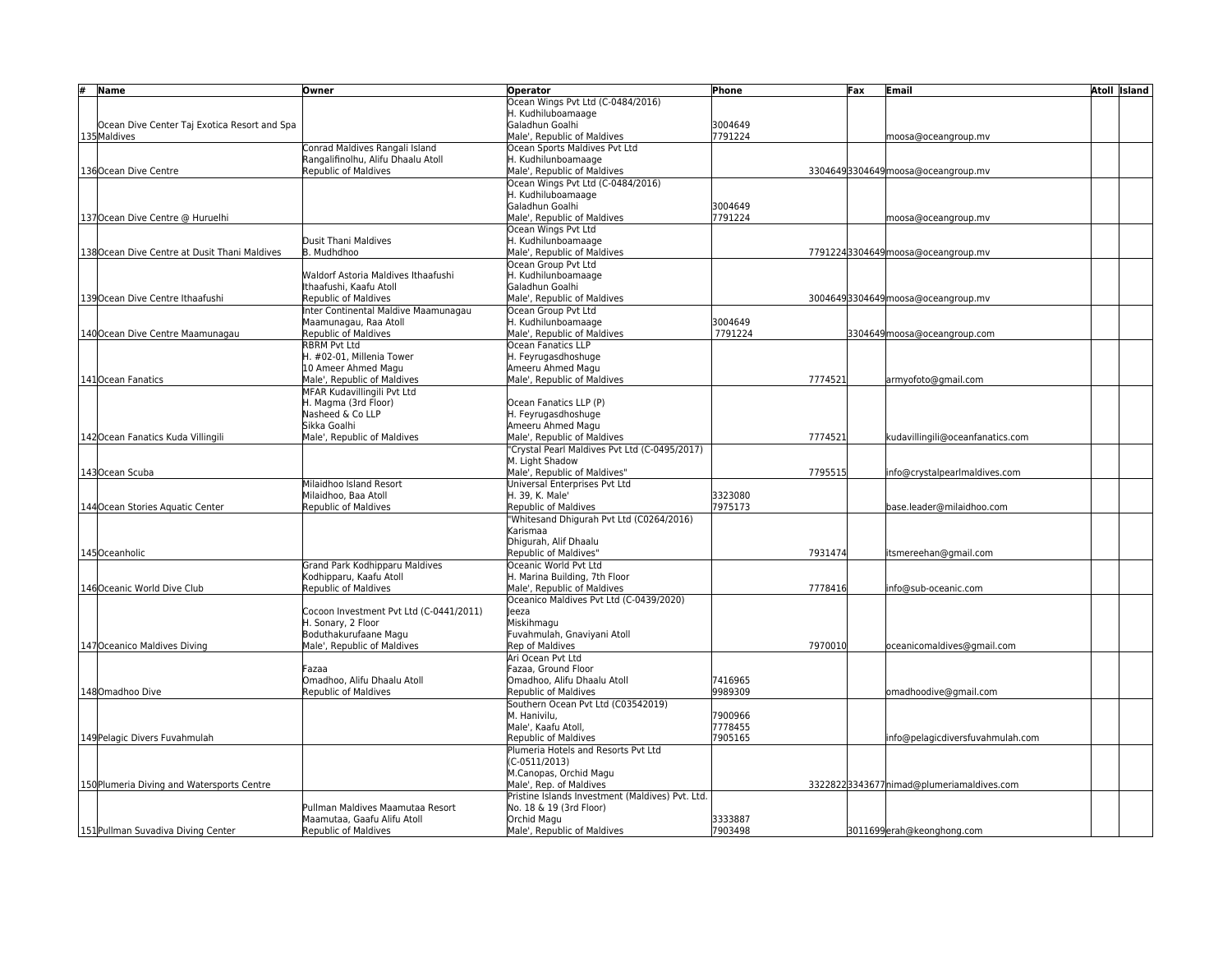| #<br><b>Name</b>                             | Owner                                                               | <b>Operator</b>                                          | Phone           | Fax | <b>Email</b>                             | <b>Atoll Island</b> |
|----------------------------------------------|---------------------------------------------------------------------|----------------------------------------------------------|-----------------|-----|------------------------------------------|---------------------|
|                                              |                                                                     | Pure Aquatic Pvt Ltd                                     |                 |     |                                          |                     |
|                                              |                                                                     | Kuramathi Island Resort                                  | 6660145 7773004 |     |                                          |                     |
|                                              | Kandholhudhoo Island Investment Pvt Ltd.                            | AA.Kuramathi                                             | 7777569         |     |                                          |                     |
| 152 Pure Aquatic                             | 39 Orchid Magu, Male'                                               | Rep. of Maldives                                         | 7784038         |     | 6660556diving@kuramathi.com              |                     |
|                                              |                                                                     | Grundstein Pvt Ltd                                       |                 |     |                                          |                     |
|                                              | Karneyshanmaage                                                     | Alimasge                                                 |                 |     |                                          |                     |
|                                              | Rasdhoo, Alifu Alifu Atoll                                          | Hoarafushi, Haa Alifu Atoll                              |                 |     |                                          |                     |
| 153 Rasdhoo Dive and Water Sports            | <b>Republic of Maldives</b>                                         | Republic of Maldives                                     | 7773257         |     | waheed_99@live.com                       |                     |
|                                              |                                                                     | Nasik Enterprises Private Limited                        |                 |     |                                          |                     |
|                                              | Veyo                                                                | Lilac Inn                                                |                 |     |                                          |                     |
|                                              | Rasdhoo, Alifu Alifu Atoll                                          | Rasdhoo, Alifu Alifu Atoll                               |                 |     |                                          |                     |
| 154 Rasdhoo S.C.U.B.A                        | <b>Republic of Maldives</b>                                         | Republic of Maldives                                     | 7776029         |     | dive@rasdhooscuba.com                    |                     |
|                                              | Thundi. North House                                                 | Bison Travel Maldives Pvt Ltd (C-0078/2016)              |                 |     |                                          |                     |
|                                              | Reveries Diving Village<br>.Gan                                     | Ma. Kabeelage                                            |                 |     |                                          |                     |
| 155 Reveries Scuba Zone                      | Republic of Maldives                                                | Male', Republic of Maldives                              | 7988866         |     | nfo@bisontravelmaldives.com              |                     |
|                                              |                                                                     | Salt Water Pvt Ltd                                       |                 |     |                                          |                     |
|                                              | Vinamaage                                                           | Vinamaage                                                |                 |     |                                          |                     |
|                                              | Nilandhoo, Faafu Atoll                                              | Nilandhoo, Faafu Atoll                                   |                 |     |                                          |                     |
| 156Salt Water Dive                           | Republic of Maldives                                                | Republic of Maldives                                     | 7353355         |     | info@saltwaterdive.com                   |                     |
|                                              |                                                                     | Ahudha Ibrahim (A078164)                                 |                 |     |                                          |                     |
|                                              | Fehivina                                                            | H. Shortail Villa                                        |                 |     |                                          |                     |
|                                              | Dhangethi, Alifu Dhaalu Atoll                                       | Violet Magu                                              |                 |     |                                          |                     |
| 157 Scuba Divine Maldives - Dhangethi        | Republic of Maldives                                                | Male', Republic of Maldives                              | 7946766         |     | scubadivinemaldives@gmail.com            |                     |
|                                              |                                                                     | Scuba Divine Maldives Pvt Ltd                            |                 |     |                                          |                     |
|                                              | Randhoadhi 2                                                        | H. Shortail Villa                                        |                 |     |                                          |                     |
|                                              | Dhiffushi, kaafu Atoll                                              | Violet Magu                                              |                 |     |                                          |                     |
| 158 Scuba Divine Maldives - Dhiffushi        | <b>Republic of Maldives</b>                                         | Male', Republic of Maldives                              | 7946766         |     | scubadivinemaldives@gmail.com            |                     |
|                                              |                                                                     | Heyo Naseeb TCM Pvt. Ltd.                                |                 |     |                                          |                     |
|                                              | Riu Atoll and Riu Palace Maldives                                   | 6th Floor, H. Aagé                                       |                 |     |                                          |                     |
|                                              | Maafushi and Kedhigandu, Dhaalu Atoll                               | 12 Boduthakurufaanu Magu,                                |                 |     |                                          |                     |
| 159ScubaCaribe                               | Republic of Maldives                                                | Male', Republic of Maldives                              |                 |     | 96882119688211 marilei.kunsa2tcm-int.com |                     |
|                                              |                                                                     | Roan Dive Service Pvt Ltd                                |                 |     |                                          |                     |
|                                              |                                                                     | H. Maadhooge, 1st Floor                                  |                 |     |                                          |                     |
| 160Sea Explorer Dive Centre                  |                                                                     | Male', Republic of Maldives                              | 7568036         |     | dive@sea-explores.com                    |                     |
|                                              |                                                                     | Sea Retreats Pvt Ltd                                     |                 |     |                                          |                     |
|                                              |                                                                     | G. Maavehi (2nd Floor)                                   |                 |     |                                          |                     |
|                                              |                                                                     | Buruzu Magu                                              |                 |     |                                          |                     |
| 161Sea Retreats Dive and Water Sports Center |                                                                     | Male', Rep. of Maldives                                  | 7970033         |     | nfo@searetreats.mv                       |                     |
|                                              |                                                                     | Ocean Elements Pvt Ltd                                   |                 |     |                                          |                     |
|                                              |                                                                     | H.Aage. 6th Floor                                        |                 |     |                                          |                     |
|                                              |                                                                     | Boduthakurufaanu Magu                                    | 7777341         |     |                                          |                     |
| 162Sea Spirit Dive Center                    | Sea Spirit (TAV 97)                                                 | K. Male', Republic of Maldives                           | 3317341         |     | :reative@dhivehinet.net.mv               |                     |
|                                              | Ali Khair,                                                          |                                                          |                 |     |                                          |                     |
|                                              | Happy Park, Rahdhebaimagu,                                          | Sea Star Diving Pvt Ltd<br>Maradhoo Feydhoo, Seenu Atoll | 9101313         |     |                                          |                     |
| 163Sea Star Diving Thulusdhoo                | Thulusdhoo, Kaafu Atoll<br>Paradise Resort Development & Management |                                                          |                 |     | hamid haleem@live.com                    |                     |
|                                              | Pvt Ltd                                                             | Pure Aquatic Pvt Ltd                                     |                 |     |                                          |                     |
|                                              | M. Chandhaneege, 04th Floor (4A)                                    | Kuramathi Island Resort                                  |                 |     |                                          |                     |
| Seastar Divers Maafushivaru (located at      | Alhivilaa Magu                                                      | Kuramathi. Alifu Alifu Atoll                             | 6680001         |     | diving@kuramathi.com;                    |                     |
| 164 Maafushivaru Maldives (TRH 65))          | Male', Republic of Maldives                                         | Republic of Maldives                                     | 7773004         |     | 6680524 diving@maafushivaru.com          |                     |
|                                              |                                                                     | Shamar Maldives Pvt Ltd (C10422018)                      |                 |     |                                          |                     |
|                                              | Lanka Palace                                                        | Lanka Palace.                                            |                 |     |                                          |                     |
|                                              | Maamigili, Alifu Dhaalu Atoll                                       | Maamigili, Alifu Dhaalu Atoll                            |                 |     |                                          |                     |
| 165Shamar Dive                               | Republic of Maldives                                                | <b>Republic of Maldives</b>                              | 7933404         |     | shamar.dive@gmail.com                    |                     |
|                                              | Leisure Frontiers Pyt. Ltd.                                         | Leisure Frontiers Pyt. Ltd.                              |                 |     |                                          |                     |
|                                              | H. #02-01, Millennia Tower, 10                                      | H. #02-01, Millennia Tower, 10                           |                 |     |                                          |                     |
|                                              | Ameeru Ahmed Magu                                                   | Ameeru Ahmed Magu                                        |                 |     |                                          |                     |
| 166Six Senses Laamu - Deep Blue Divers       | Male', Republic of Maldives                                         | Male', Republic of Maldives                              | 6800800         |     | diving-laamu@sixsenses.com               |                     |
|                                              | Bunny Holdings (BVI) Ltd.                                           |                                                          |                 |     |                                          |                     |
|                                              | Jazeera Building, 4th Floor                                         | Soleni Pvt Ltd                                           |                 |     |                                          |                     |
|                                              | Boduthakurufaanu Magu                                               | Gulisthaanuge                                            |                 |     |                                          |                     |
|                                              | Male', Republic of Maldives                                         | Fiyaathoshi Magu                                         |                 |     |                                          |                     |
| 167Soleni Dive Centre                        | buny@dhivehinet.net.mv                                              | Male', Republic of Maldives                              |                 |     | 66003046600374soleni@dhivehinet.net.mv   |                     |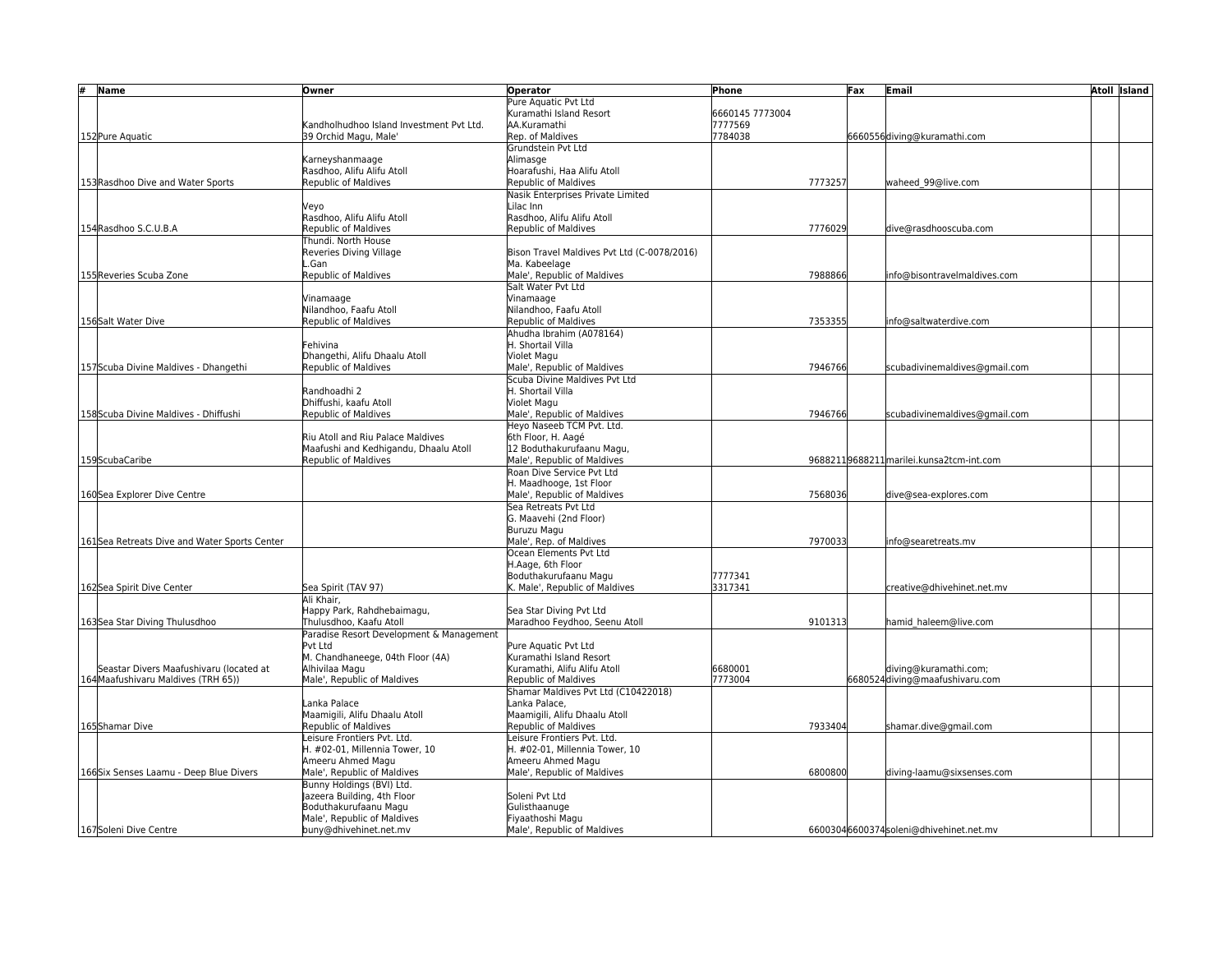| # | Name                                                   | Owner                                           | <b>Operator</b>                                                   | Phone           |         | Fax | Email                                            | <b>Atoll Island</b> |
|---|--------------------------------------------------------|-------------------------------------------------|-------------------------------------------------------------------|-----------------|---------|-----|--------------------------------------------------|---------------------|
|   |                                                        | Soneva Jani                                     | Soleni Pvt Ltd                                                    |                 |         |     |                                                  |                     |
|   |                                                        | Medhufaru, Noonu Atoll                          | H. Gulisthaanuge                                                  |                 |         |     |                                                  |                     |
|   | 168Soleni Dive Centre SJR                              | Republic of Maldives                            | Republic of Maldives                                              |                 | 7514696 |     | nfo@soleni.com                                   |                     |
|   |                                                        |                                                 | Oceanico Maldives Pvt Ltd                                         |                 |         |     |                                                  |                     |
|   |                                                        | Aishath Easa                                    | Miskiymagu, Jeeza                                                 |                 |         |     |                                                  |                     |
|   |                                                        | Malas                                           | Kudhimaa Goalhi                                                   |                 |         |     |                                                  |                     |
|   |                                                        | Dhangethi. Alifu Dhaalu Atoll                   | Gnavivani. Fuvahmulah                                             |                 |         |     |                                                  |                     |
|   | 169South Ari Dive                                      | <b>Republic of Maldives</b>                     | Republic of Maldives                                              |                 | 7970010 |     | nfo@southaridivecenter.com                       |                     |
|   |                                                        |                                                 | Southern Sea World Pyt Ltd                                        |                 |         |     |                                                  |                     |
|   |                                                        |                                                 | Sun View                                                          |                 |         |     |                                                  |                     |
|   | 170 Southern Maldives Divers                           |                                                 | Meedhoo, Seenu Atoll                                              |                 | 7795698 |     | divecenter@southernmaldives.com                  |                     |
|   |                                                        | Ahmed Nasru (A025197)                           | Grand Italia Pvt Ltd (C-0479/2010)                                |                 |         |     |                                                  |                     |
|   |                                                        | Fukkafamaage                                    | H. Crest. 06th Floor<br>Finifenmaa Goalhi                         |                 |         |     |                                                  |                     |
|   | 171Stella -1 Dive Base                                 | Hulhudhoo, Seenu Atoll<br>Republic of Maldives  | Male', Republic of Maldives                                       |                 |         |     | 79447693340594info@yachtmaldives.com             |                     |
|   |                                                        | Ahmed Nasru                                     | Grand Italia Pvt Ltd                                              |                 |         |     |                                                  |                     |
|   |                                                        | Fukkafamaage                                    | H. Crest, 6th Floor                                               |                 |         |     |                                                  |                     |
|   |                                                        | Hulhudhoo, Seenu Atoll                          | Finifenmaa Goalhi                                                 |                 |         |     |                                                  |                     |
|   | 172Stella-1 Dive Base                                  | <b>Republic of Maldives</b>                     | Male', Republic of Maldives                                       |                 | 7944769 |     | nfo@yachtmaldives.com                            |                     |
|   |                                                        |                                                 | <b>SADC Limited</b>                                               |                 |         |     |                                                  |                     |
|   |                                                        |                                                 | Island Holidays Maldives Pte. Ltd                                 |                 |         |     |                                                  |                     |
|   |                                                        | Angaga Island Resort and Spa                    | 1st Floor, Karankaa Villa                                         |                 |         |     |                                                  |                     |
|   |                                                        | Angaga, Alifu Dhaalu Atoll                      | Kurangi Goalhi                                                    | 3320856         |         |     |                                                  |                     |
|   | 173Sub Aqua Dive Center Angaga                         | <b>Republic of Maldives</b>                     | Republic of Maldives                                              | 7772378         |         |     | 3316272 clan.sub-aqua@maldivesisles.com          |                     |
|   |                                                        |                                                 | <b>SADC Limited</b>                                               |                 |         |     |                                                  |                     |
|   |                                                        |                                                 | Island Holidays Maldives Pte. Ltd                                 |                 |         |     |                                                  |                     |
|   |                                                        | Thulhaagiri Island Resort                       | 1st Floor, Karankaa Villa                                         |                 |         |     |                                                  |                     |
|   |                                                        | Thulhaagiri, Kaafu Atoll                        | Kurangi Goalhi                                                    |                 |         |     |                                                  |                     |
|   | 174Sub Agua Dive Center Thulhaagiri                    | Republic of Maldives                            | Male', Republic of Maldives                                       |                 |         |     | 33208563326272 thulhagiri@subaqua-divecenter.com |                     |
|   |                                                        | Owner of Hilton Maldives Amingiri Resort & Spa  |                                                                   |                 |         |     |                                                  |                     |
|   |                                                        | (TRH 177) / Kohdhipparu Lagoon, Kaafu Atoll     |                                                                   |                 |         |     |                                                  |                     |
|   |                                                        |                                                 |                                                                   |                 |         |     |                                                  |                     |
|   |                                                        | Amingiri Holdings Pvt Ltd                       | Sub Oceanic Adventures Pvt Ltd                                    |                 |         |     |                                                  |                     |
|   |                                                        | M. World Dream, 2nd Floor                       | H. #02-01 Millennia Tower                                         |                 |         |     |                                                  |                     |
|   |                                                        | Handhuvaree Hingun                              | 10 Ameer Ahmed Magu                                               |                 |         |     |                                                  |                     |
|   | 175 Sub Oceanic at Hilton Maldives Amingiri            | Male', Republic of Maldives                     | Male', Republic of Maldives                                       |                 | 7778416 |     | faru@sub-oceanic.com                             |                     |
|   |                                                        | CT at Thilamaafushi Pvt Ltd                     |                                                                   |                 |         |     |                                                  |                     |
|   |                                                        | H. Asters Building                              | Sub Oceanic Ventures Pvt Ltd                                      |                 |         |     |                                                  |                     |
|   | 176Sub Oceanic at Le Meridien Maldives                 | Ameer Ahmed Magu<br>Male', Republic of Maldives | M. Marina Building, 6th Floor<br>Male', Republic of Maldives      |                 | 7754227 |     | faru@sub-oceanic.com                             |                     |
|   |                                                        |                                                 |                                                                   |                 |         |     |                                                  |                     |
|   |                                                        |                                                 | Sub Oceanic Ventures Pvt Ltd (C-1181/2016)                        |                 |         |     |                                                  |                     |
|   |                                                        |                                                 | M. Marina Building, 6th Floor                                     |                 |         |     |                                                  |                     |
|   |                                                        |                                                 | Male', Republic of Maldives                                       |                 |         |     |                                                  |                     |
|   | 177Sub oceanic at Sirru Fen fushi                      |                                                 |                                                                   |                 | 7778416 |     | nfo@sub-oceanic.com                              |                     |
|   |                                                        |                                                 | Sub Oceanic Incorporated Pvt Ltd,                                 |                 |         |     |                                                  |                     |
|   |                                                        | <b>Canareef Resort Maldives</b>                 | M. Marina Building, 7th Floor,                                    |                 |         |     |                                                  |                     |
|   |                                                        | Herathera. Seenu Atoll                          | Koli Umar Maniku Goalhi                                           |                 |         |     | faru@sub-oceanic.com                             |                     |
|   | 178Sub Oceanic Dive Club                               | <b>Republic of Maldives</b>                     | Male', Republic of Maldives                                       | 7778416 7773125 |         |     | huzeimath@sub-oceanic.com                        |                     |
|   |                                                        | Noku Maldives                                   | Sub Oceanic Ventures Pvt Ltd                                      |                 |         |     |                                                  |                     |
|   |                                                        | Kudafunafaru, Noonu Atoll                       | M. Marina Building, 6th Floor                                     |                 |         |     |                                                  |                     |
|   | 179Sub Oceanic Noku Maldives                           | <b>Republic of Maldives</b>                     | Male', Republic of Maldives                                       |                 | 7778416 |     | nfo@sub-oceanic.com                              |                     |
|   |                                                        | SRL Kanuhura Ltd                                | Sun Dive Center Pvt Ltd                                           |                 |         |     |                                                  |                     |
|   |                                                        | Lh. Kanuhuraa                                   | Lh. Kanuhuraa                                                     |                 |         |     | wolle@sundivecenter.com                          |                     |
|   | 180Sun Dive Center                                     | <b>Republic of Maldives</b>                     | <b>Republic of Maldives</b>                                       |                 | 7429107 |     | nfo@sundivecenter.com                            |                     |
|   |                                                        | Wego Pvt Ltd                                    | Wego Maldives Pvt Ltd                                             |                 |         |     |                                                  |                     |
|   |                                                        | H. Sun Siyam Building                           | H. Sun Siyam Building                                             |                 |         |     |                                                  |                     |
|   |                                                        | Boduthakurufaanu Magu                           | Boduthakurufaanu Magu                                             | 3325977         |         |     |                                                  |                     |
|   | 181Sun Siyam Diving at Siyam World Maldives            | Male', Republic of Maldives                     | Male', Republic of Maldives                                       | 7234929         |         |     | ali.ameer@sunsiyam.com                           |                     |
|   |                                                        |                                                 | Ocean Islands Pyt Ltd                                             |                 |         |     |                                                  |                     |
|   | Sun Siyam Diving at Sun Siyam Iru Veli<br>182 Maldives |                                                 | H. Sun Siyam Building                                             |                 |         |     |                                                  |                     |
|   |                                                        |                                                 | Male', Republic of Maldives<br>Emerald Resort Pvt Ltd (C-66/1992) |                 |         |     | 78652406760022diving.iruveli@sunaqua.com         |                     |
|   | Sun Siyam Diving at Sun Siyam Olhuveli                 |                                                 | H. Sun Siyam Building                                             | 3325977         |         |     |                                                  |                     |
|   | 183Maldives                                            |                                                 | Male', Republic of Maldives                                       | 7234929         |         |     | ali.ameer@sunsiyam.com                           |                     |
|   |                                                        |                                                 |                                                                   |                 |         |     |                                                  |                     |